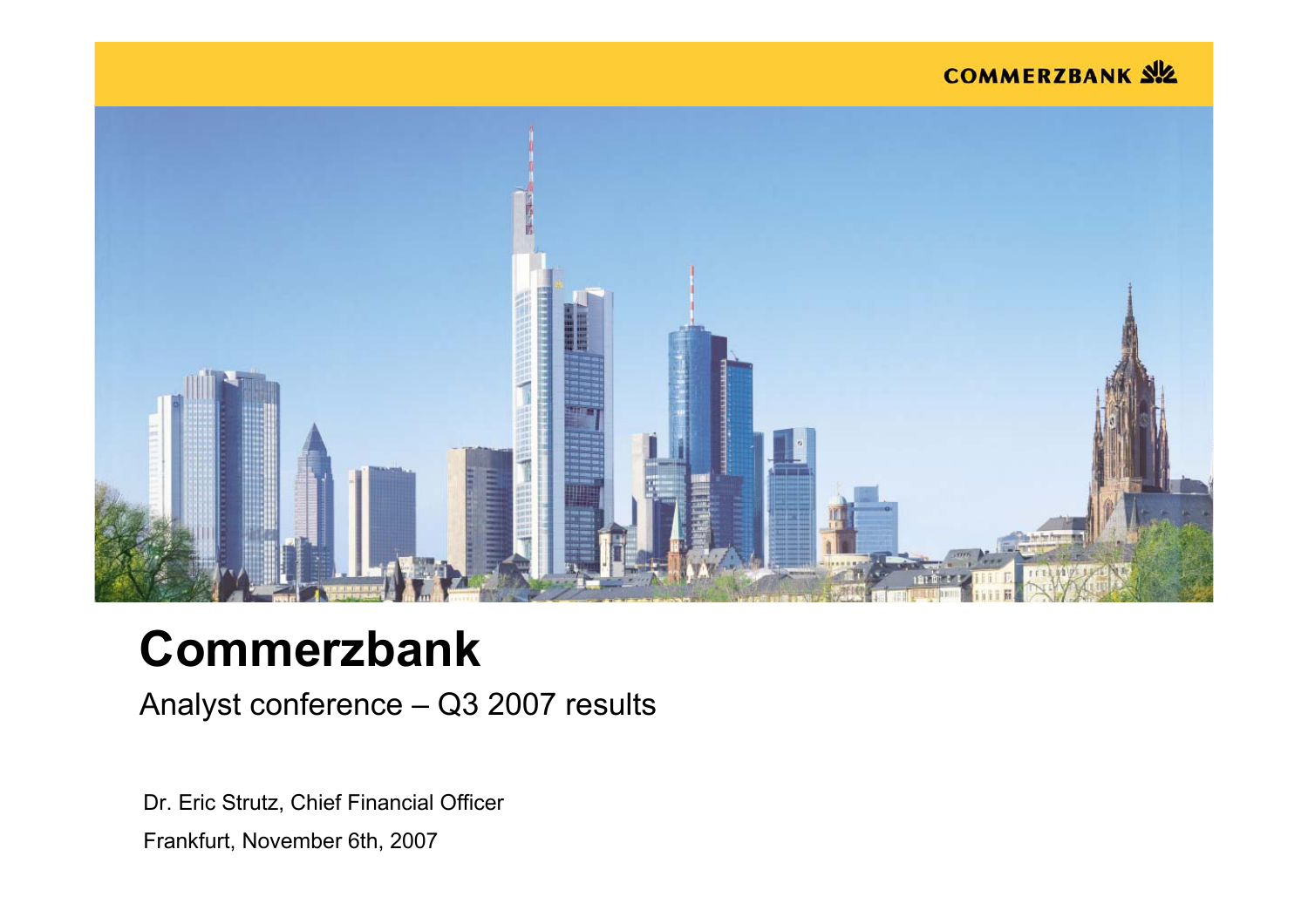## **Core business on track / Q3 impacted by subprime crisis**

|                                         |       | Q3`07 vs. Q3`06 |                       |       | Q1-Q3`07 vs. Q1-Q3`06 |                                   |
|-----------------------------------------|-------|-----------------|-----------------------|-------|-----------------------|-----------------------------------|
| Revenues <sup>1</sup> , in $\epsilon$ m | 1,644 | $+0.9\%$        | $\blacktriangleright$ | 6,311 | $+8.7%$               |                                   |
| Operating profit, in $\epsilon$ m       | 361   | $+7.1%$         | A                     |       | $2,344$ +17.4%        | $\textcolor{red}{\blacktriangle}$ |
| Net RoE, in %                           | 10.9  | $+3.2$ ppts     | 1                     | 18.4  | $+3.7$ ppts           | $\boldsymbol{\Sigma}$             |
| EPS, in $\epsilon$                      | 0.51  | $+54.5%$        | 1                     | 2.61  | $+37.4%$              | 1                                 |

1 after LLP

- •Q3 operating result above y-o-y level
- •Strong profitability in PBC and Mittelstand as well as in core franchise at C&M and CRE
- •Subprime exposure conservatively evaluated on hard market criteria (impairments of  $\epsilon$  291m)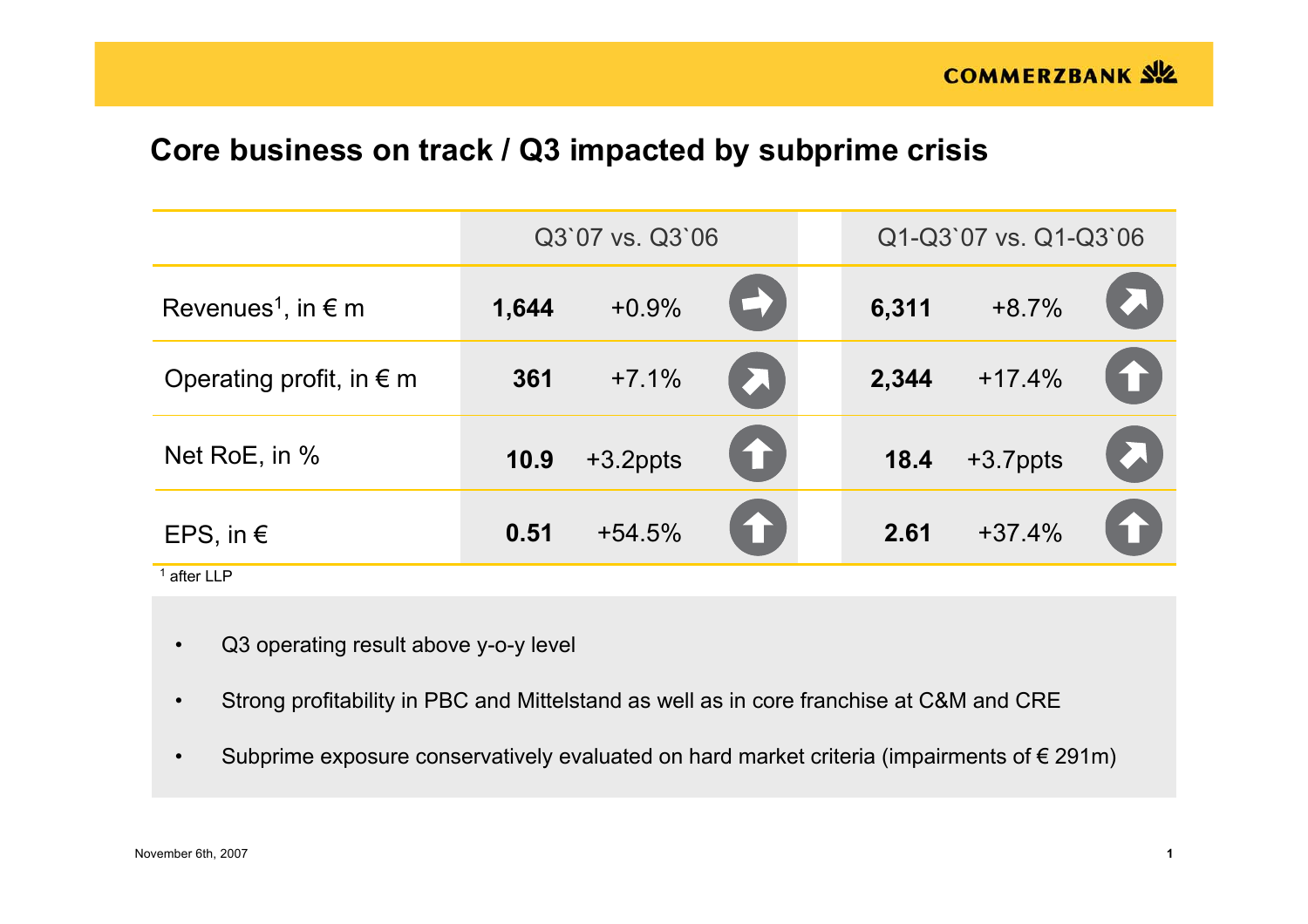# **Highlights Q3 2007**

|                | <b>Core business</b>                                                                                                           | <b>Other P&amp;L topics</b>      |                                                                                                                                                   |
|----------------|--------------------------------------------------------------------------------------------------------------------------------|----------------------------------|---------------------------------------------------------------------------------------------------------------------------------------------------|
| <b>PBC</b>     | • Customer base grew in Q3 by net<br>86,000 (335,000 y-o-y)<br>• RoE further improved                                          | <b>Subprime</b>                  | Impairments of $\epsilon$ 291m due to<br>subprime mortgage crisis in USA<br>shown in AfS result<br>Impairments on subprime                        |
| <b>MSB</b>     | • Excellent earnings development in all<br>business areas<br>• Market position further improved                                |                                  | portfolio as of end of September:<br>RMBS $\approx$ 15%<br>$CDOs \approx 50\%$                                                                    |
| <b>C&amp;M</b> | • Subprime turbulence with negative<br>effect on New York branch and credit<br>trading<br>• Otherwise normal seasonal develop- | <b>Taxes</b>                     | Utilization of tax loss carry<br>forwards lowers Q3 tax level<br>significantly                                                                    |
|                | ment, even slightly stronger y-o-y                                                                                             |                                  |                                                                                                                                                   |
| <b>CRE</b>     | • Positive business trend<br>however affected by RMBS-<br>subprime impairment                                                  | One-off in<br><b>Mittelstand</b> | Intermediation fees of $+\epsilon$ 100m<br>due to positive decision by<br><b>German Federal Financial Court</b><br>and subsequent confirmation by |
| <b>PFT</b>     | • Declining earnings trend due to<br>difficult interest-rate environment and<br>weak performance of Essen Hyp                  |                                  | lower tax court                                                                                                                                   |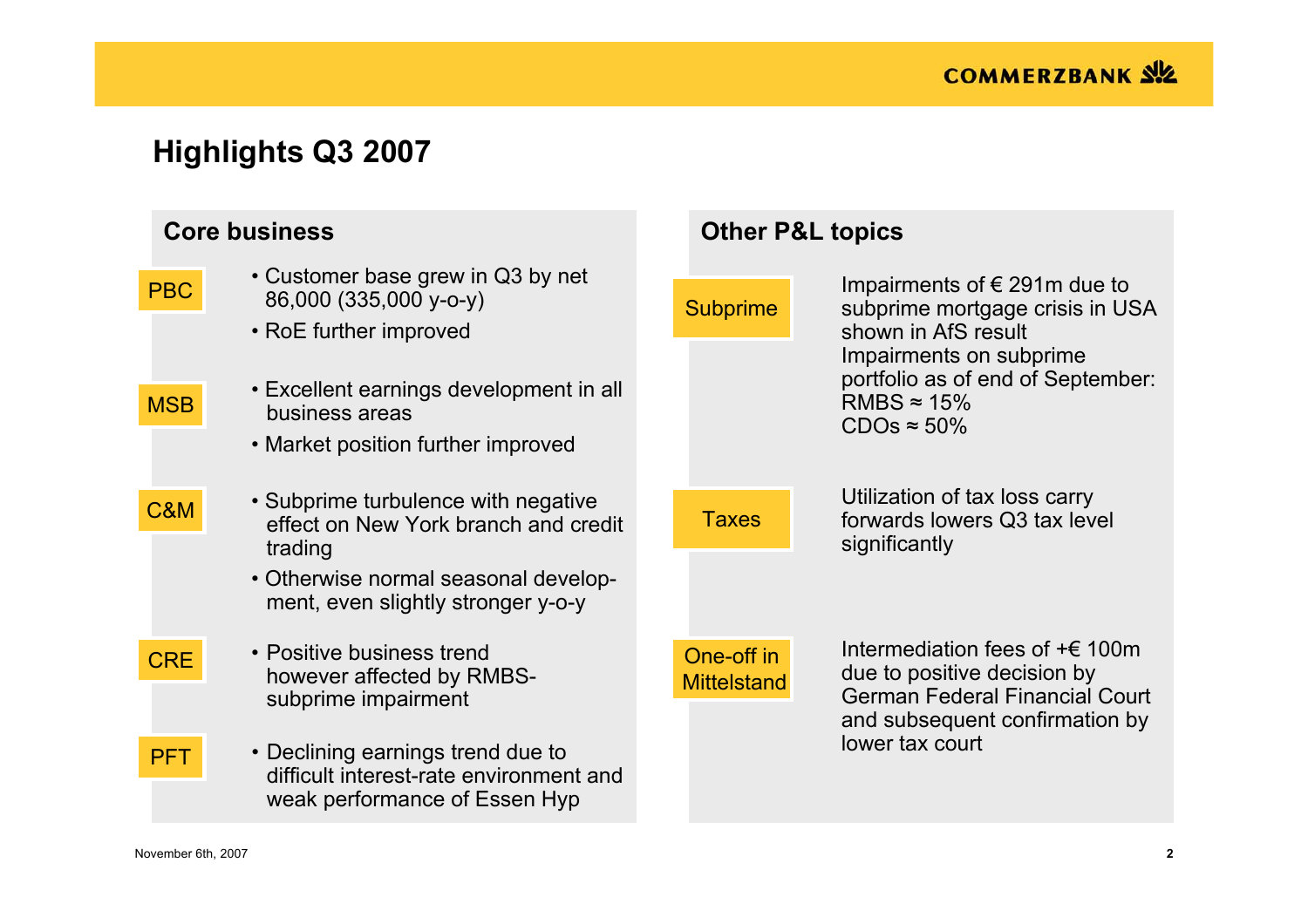## **Steady growth in net interest income (excl. PFT)**

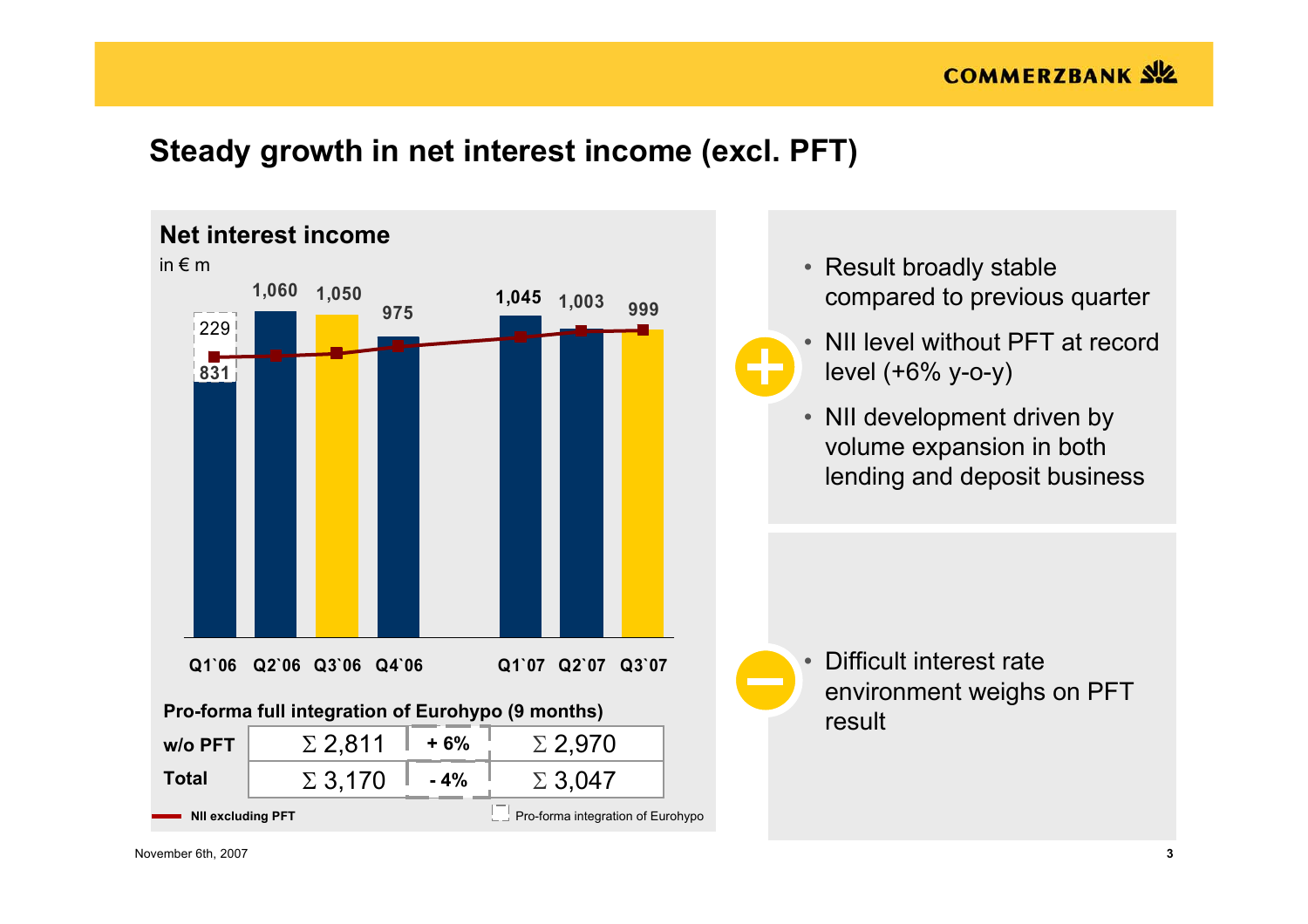## **Loan loss provisions further reduced**



- Risk provisioning forecast at € 525m for 2007 due to strong domestic economy
- Nearly all segments show lower risk provisioning compared to Q2 2007

• Conservative approach to valuation of our US credit portfolio leads to rise in risk provisioning at New York branch (C&M)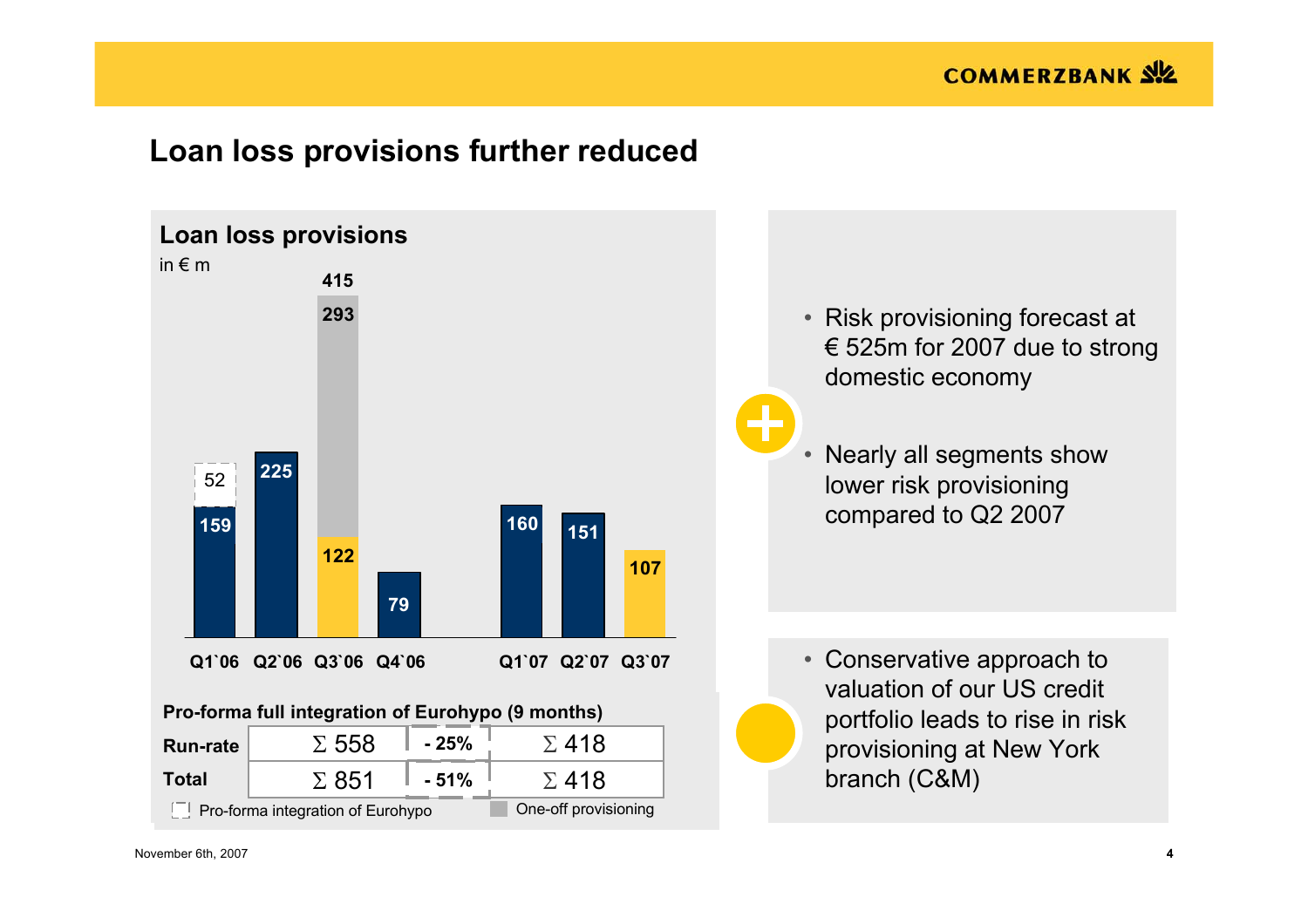## **Commission income remains strong**



- Net commission income of € 810m, includes  $€$  100m oneoff from the Mittelstandbusiness
- Adjusted net commission income of  $\epsilon$  710m grew more than 8% y-o-y
- PBC (€ 391m, +15% y-o-y) and Mittelstand (adjusted € 183m, +12% y-o-y) showed excellent development

 Deconsolidation of Jupiter (Q3 2006: € 63m)

•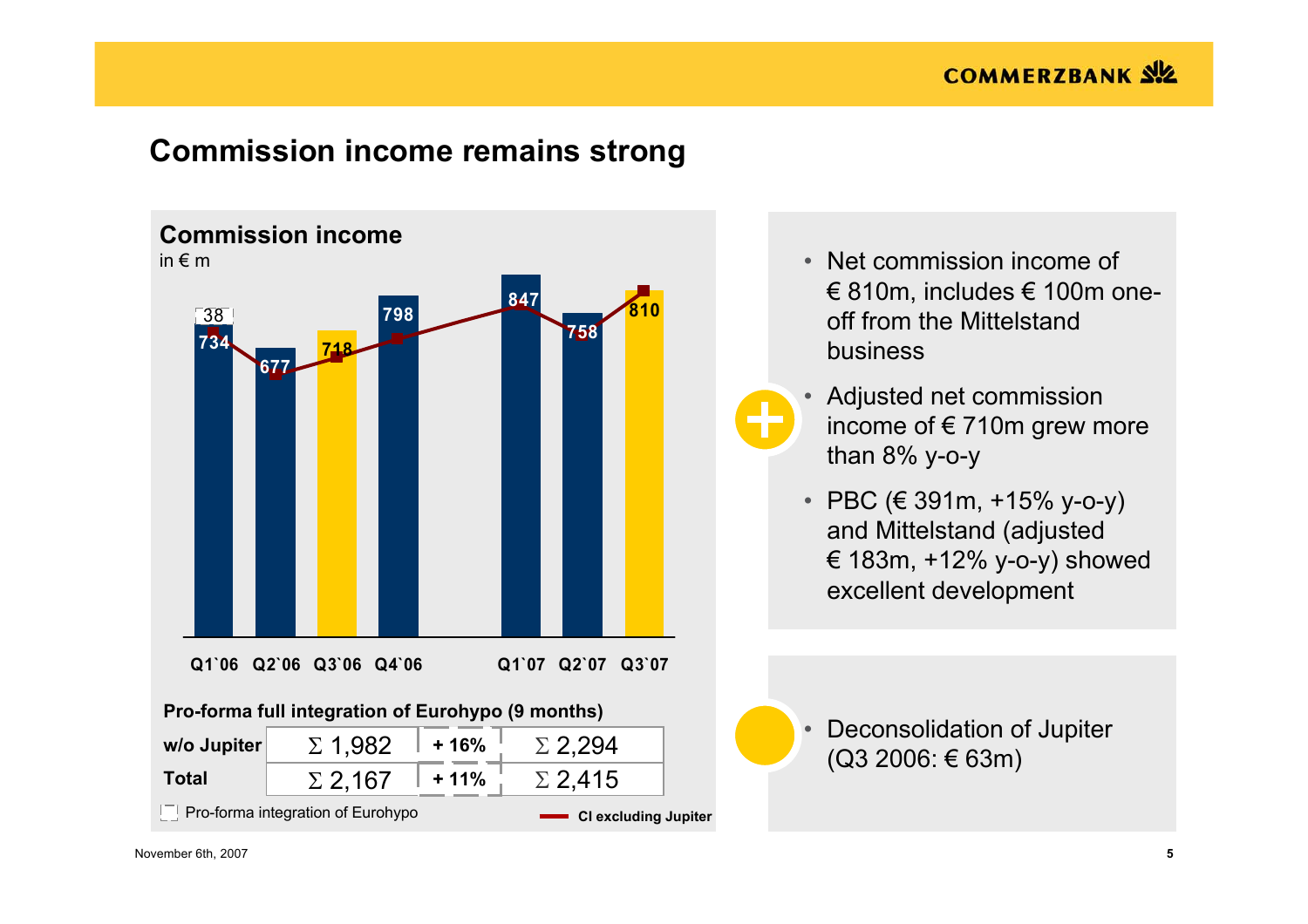## **COMMERZBANK SIZ**



## **Trading profit: seasonally weak quarter and poor credit trading result**



| $\Sigma$ 825 | 20/<br>$\sqrt{0}$ | 306<br>٠<br>∼ |  |
|--------------|-------------------|---------------|--|
|              |                   |               |  |

Pro-forma integration of Eurohypo

- Sales & Trading result in Q3 seasonably adjusted at a satisfactory level € 181m
- Equity derivatives grew by 2% y-o-y
- Triggered by the subprime crisis, credit trading showed a negative result in Q3
- -€ 57m IAS 39 effect

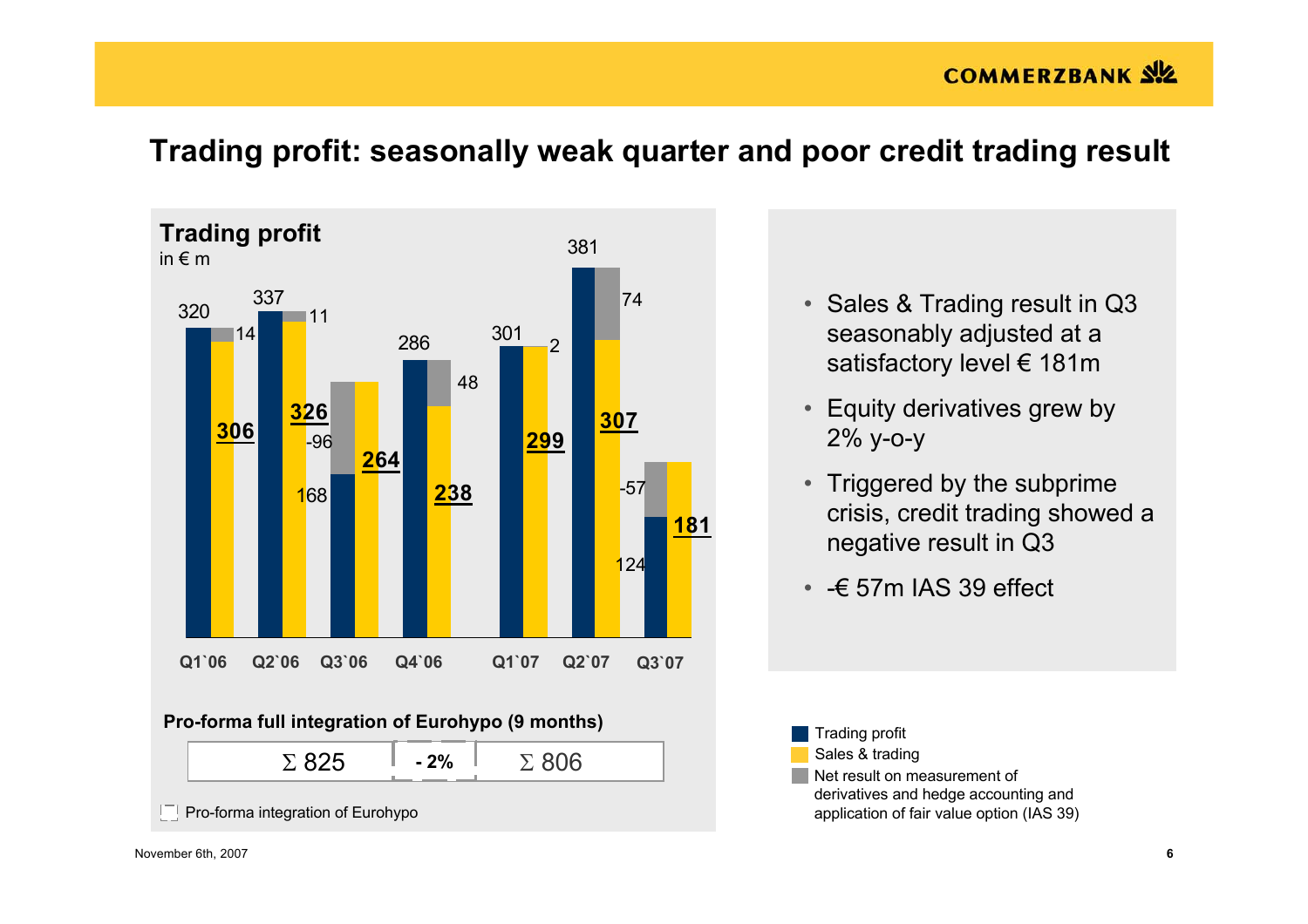## **Costs fully under control in all segments**



- $\bullet$  Jupiter sale has contributed half of the cost reduction of  $\epsilon$  41m compared to the previous quarter
- Stated personnel costs down by 4% q-o-q
- Other operating costs up 4% due to continued growth programs in PBC and **Mittelstand**
- CIR suffered in Q3 triggered by one-off subprime impact

Pro-forma integration of Eurohypo **expenses excluding Jupiter**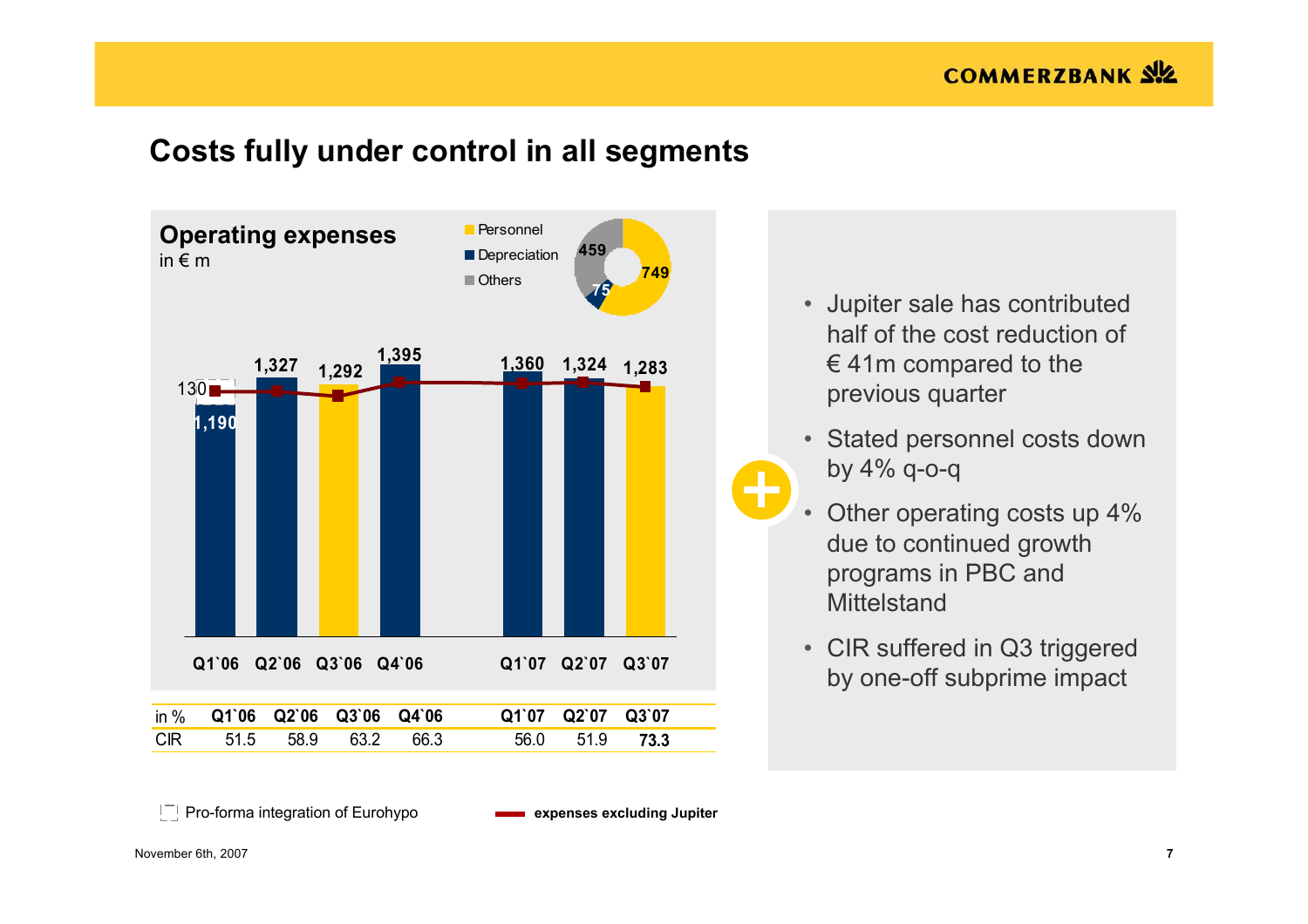## **Operating profit: sound underlying business burdened by subprime**



- In addition to seasonal factors, the subprime crisis is having negative effects
- Despite this, the Q3 2007 result of € 361m up 7% y-o-y
- Clean operating result almost totally in line with stated figures
- Operating RoE in the first 9 months at 23.1% remains at a high level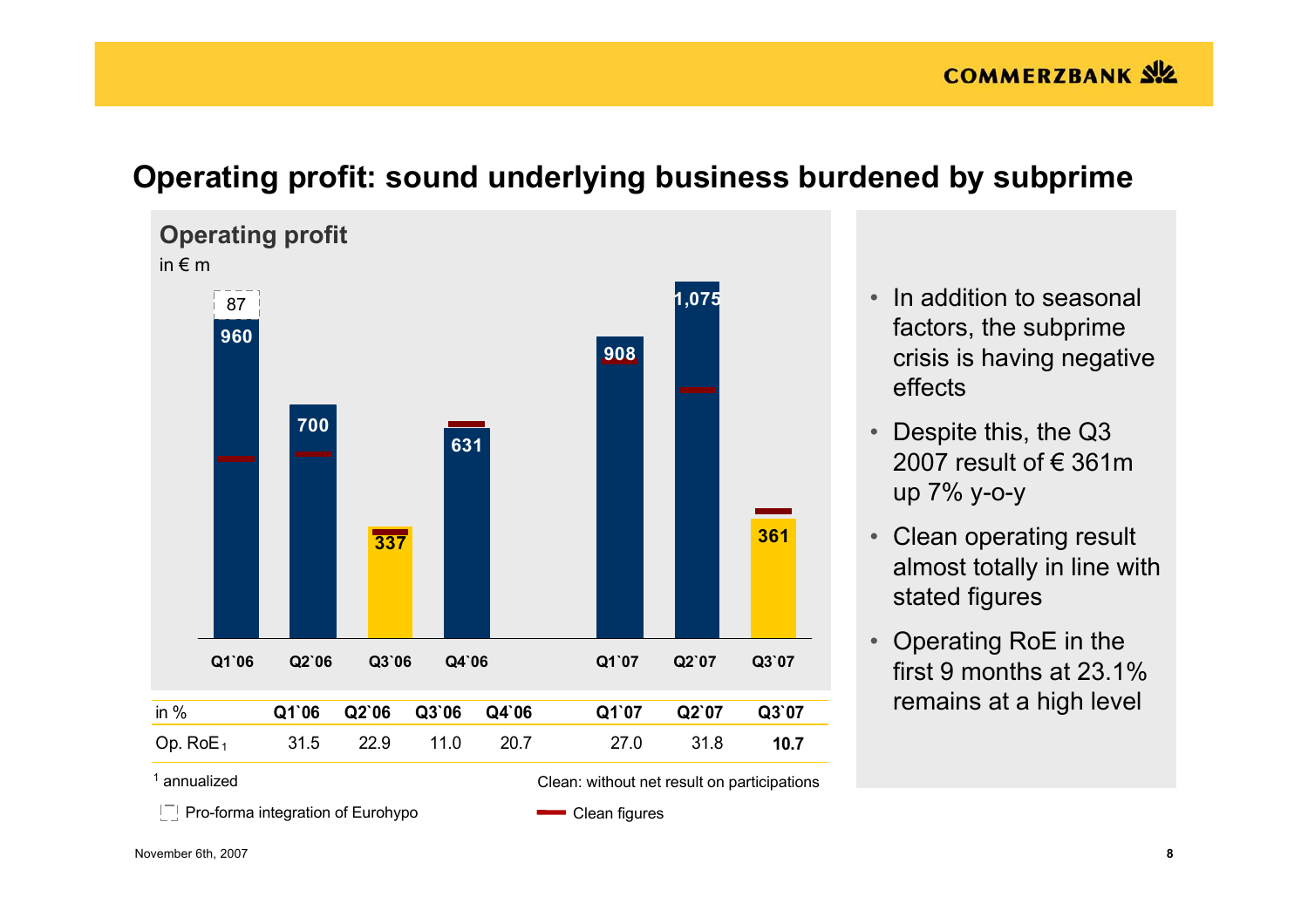## **Net profit: 9 month result surpasses FY 2006 level**



- Net result of € 1.7bn for first 9 months of 2007 already 7% above the net result for the year 2006 as a whole
- Annualized net RoE for the first 9 month of 2007 above 18%
- Tax charges in Q3 at only € 10m due to the activation of tax loss carry-forwards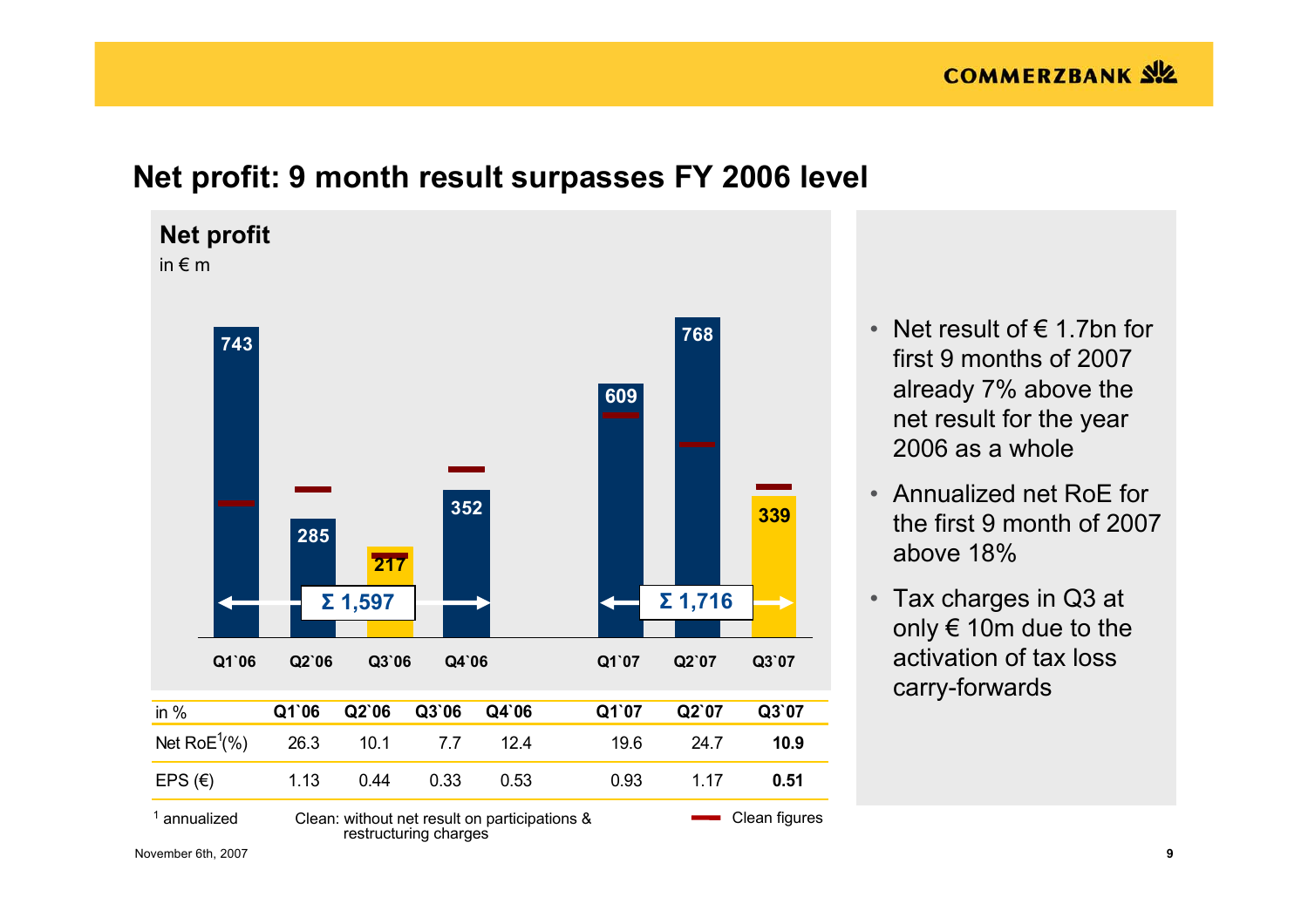## **Commerzbank is fully on track to reach its FY 2007 targets**



\* Annualized

**Note:** 2006 figures based on stated results

November 6th, 2007 **10**

**Clean:** excluding net result on participations, restructuring charges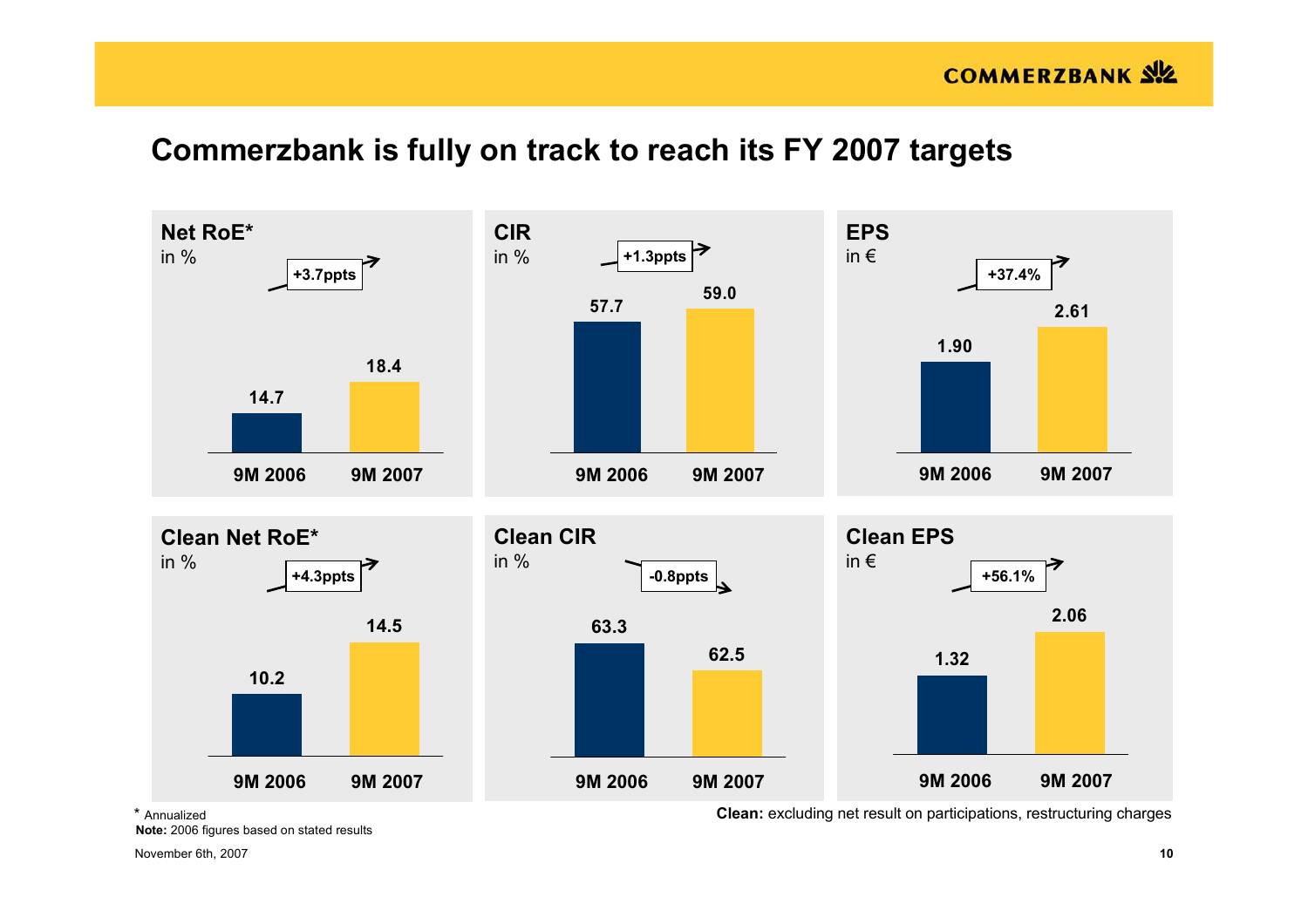# **Strong increase in risk weighted assets, sound liquidity position**





## **Regulatory capital (Tier I)**

| in $\epsilon$ m          |          |          |        |                   |
|--------------------------|----------|----------|--------|-------------------|
|                          | Dec 2006 | Mar 2007 |        | Jun 2007 Sep 2007 |
| Subscribed capital       | 1,705    | 1,708    | 1,708  | 1,706             |
| Reg. Reserves            | 9,983    | 10,362   | 10,815 | 10,946            |
| Minority interests (BIS) | 884      | 1,029    | 1,017  | 990               |
| Hybrid capital           | 2,925    | 3,018    | 3,096  | 3,114             |
| Total                    | 15,497   | 16,117   | 16,636 | 16,756            |



**Dec 06 Mar 07 Jun 07 Sep 07**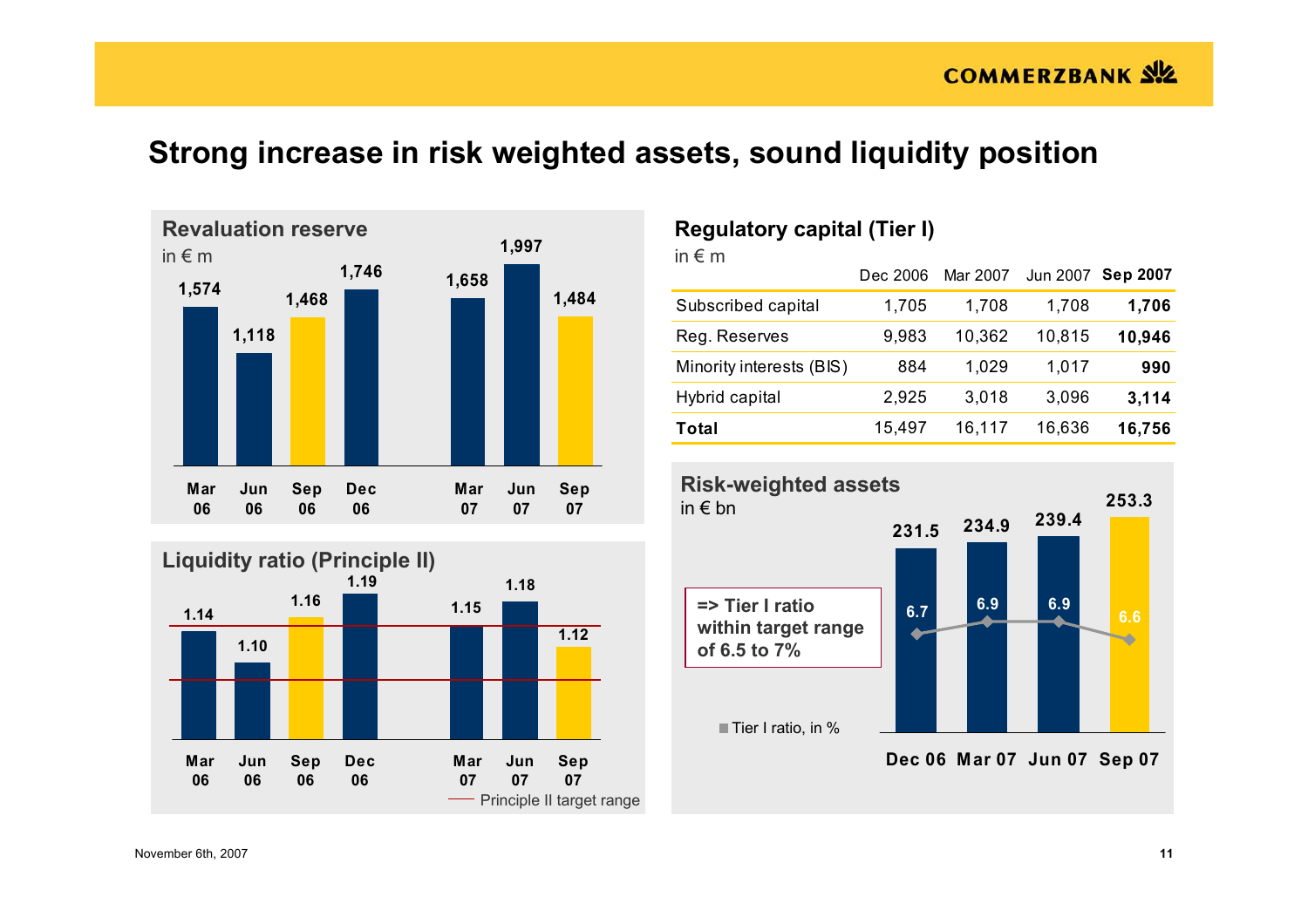## **Core businesses with sound performance**

Operating profit in  $\epsilon$  m







 $\vert$ <sup>-</sup> $\vert$  Pro-forma integration of Eurohypo

Profit without subprime impairments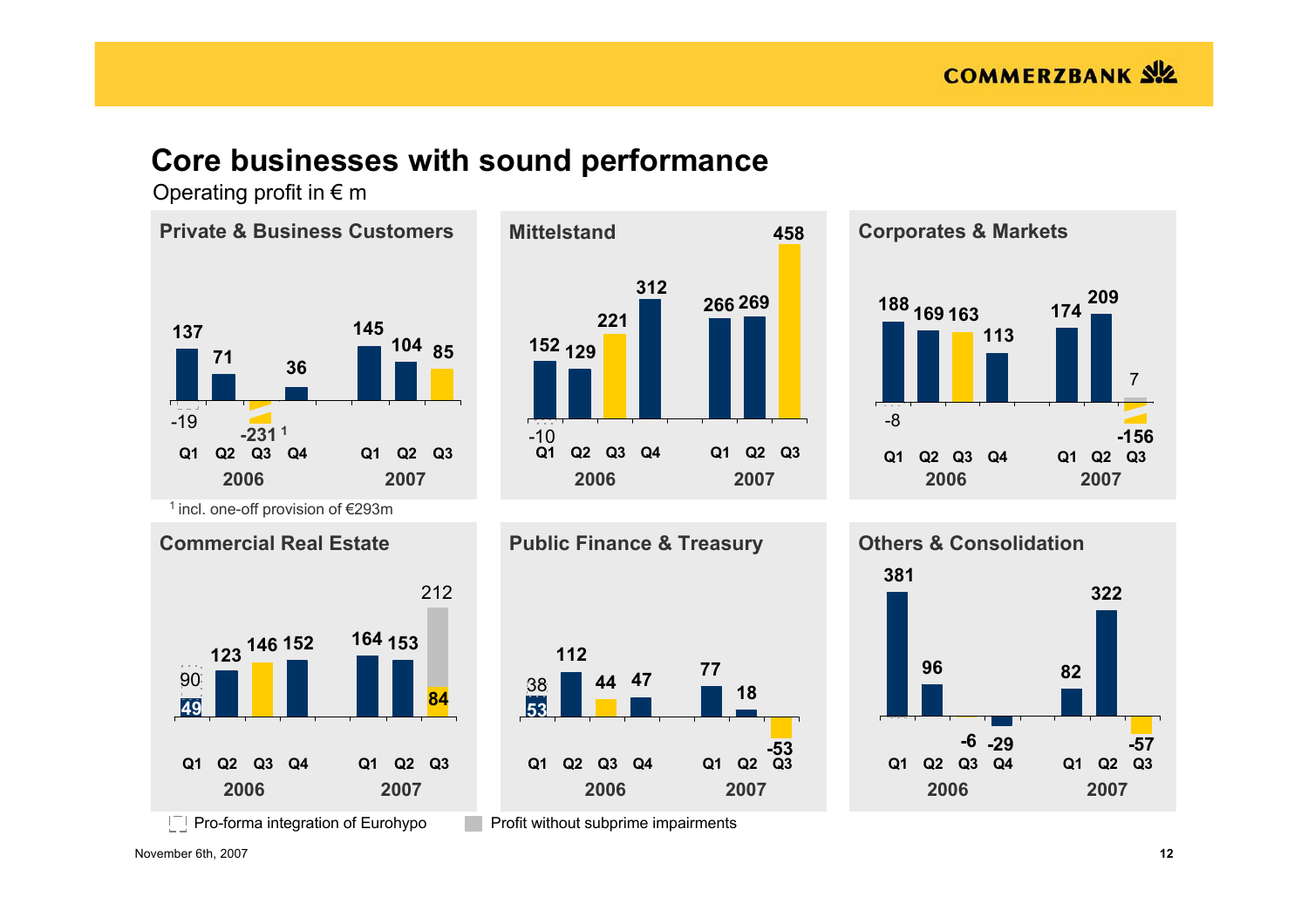# **PBC: all business lines developing positively**



| <b>Main P&amp;L items</b> |  |
|---------------------------|--|
|---------------------------|--|

| in $\epsilon$ m     | Q3'06  | Q3'07 | 9M`06  | $9M$ 06 PF | 9M'07 |
|---------------------|--------|-------|--------|------------|-------|
| Net interest income | 336    | 319   | 952    | 998        | 956   |
| Risk provisioning   | $-381$ | $-58$ | $-509$ | -524       | -197  |
| Commission income   | 340    | 391   | 1,094  | 1,092      | 1,201 |
| Operating expenses  | 524    | 547   | 1,546  | 1,576      | 1,611 |
| Operating profit    | -231   | 85    | $-23$  | $-42$      | 334   |

PF = Pro-forma integration of Eurohypo

- NII stable compared to previous quarter despite continued and planned reduction of lending volume (now  $\epsilon$  57.4bn)
- Deposit volume expanded significantly to € 35.8bn (+7% q-o-q) while lending volume had been reduced to € 57,4 bn (-2% q-o-q)
- Commission income with a clear increase
- Operating profit improved on an adjusted basis (+37% y-o-y)\*
- Reduced equity allocation improves operating RoE

November 6th, 2007 **13** \* Operating profit without one-off LLP (€ 293m) in Q3 2006: € 62m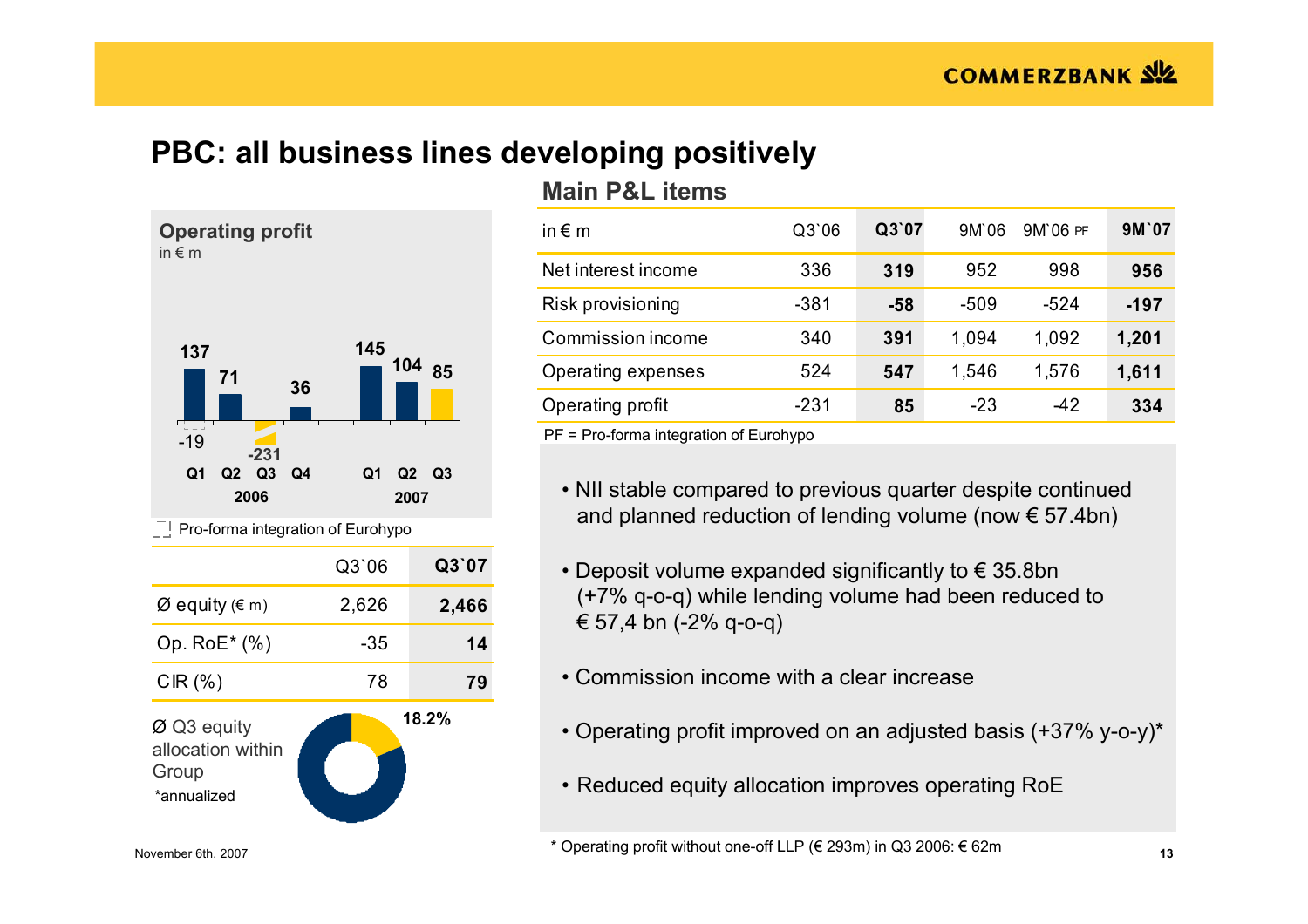# **Mittelstand: Domestic business as well as BRE outstandingly successful**



## **Main P&L items**

| in $\epsilon$ m     | Q3'06 | Q3'07 | 9M'06 | 9M'06 PF | 9M'07 |
|---------------------|-------|-------|-------|----------|-------|
| Net interest income | 328   | 381   | 931   | 921      | 1,074 |
| Risk provisioning   | -13   | 38    | -174  | -174     | $-17$ |
| Commission income   | 163   | 283   | 487   | 487      | 645   |
| Operating expenses  | 273   | 279   | 803   | 803      | 826   |
| Operating profit    | 221   | 458   | 502   | 492      | 993   |

- NII increased by 5.8% compared to previous quarter
- Domestic lending volume up by almost 6%, domestic deposit volume up by more than 12% in Q3
- Release of risk provisions
- Commission income increased by almost 5% compared to previous quarter net of the one-off revenues of  $\epsilon$  100m
- Costs fully under control
- Operating RoE in Q3 without one-off item at 43%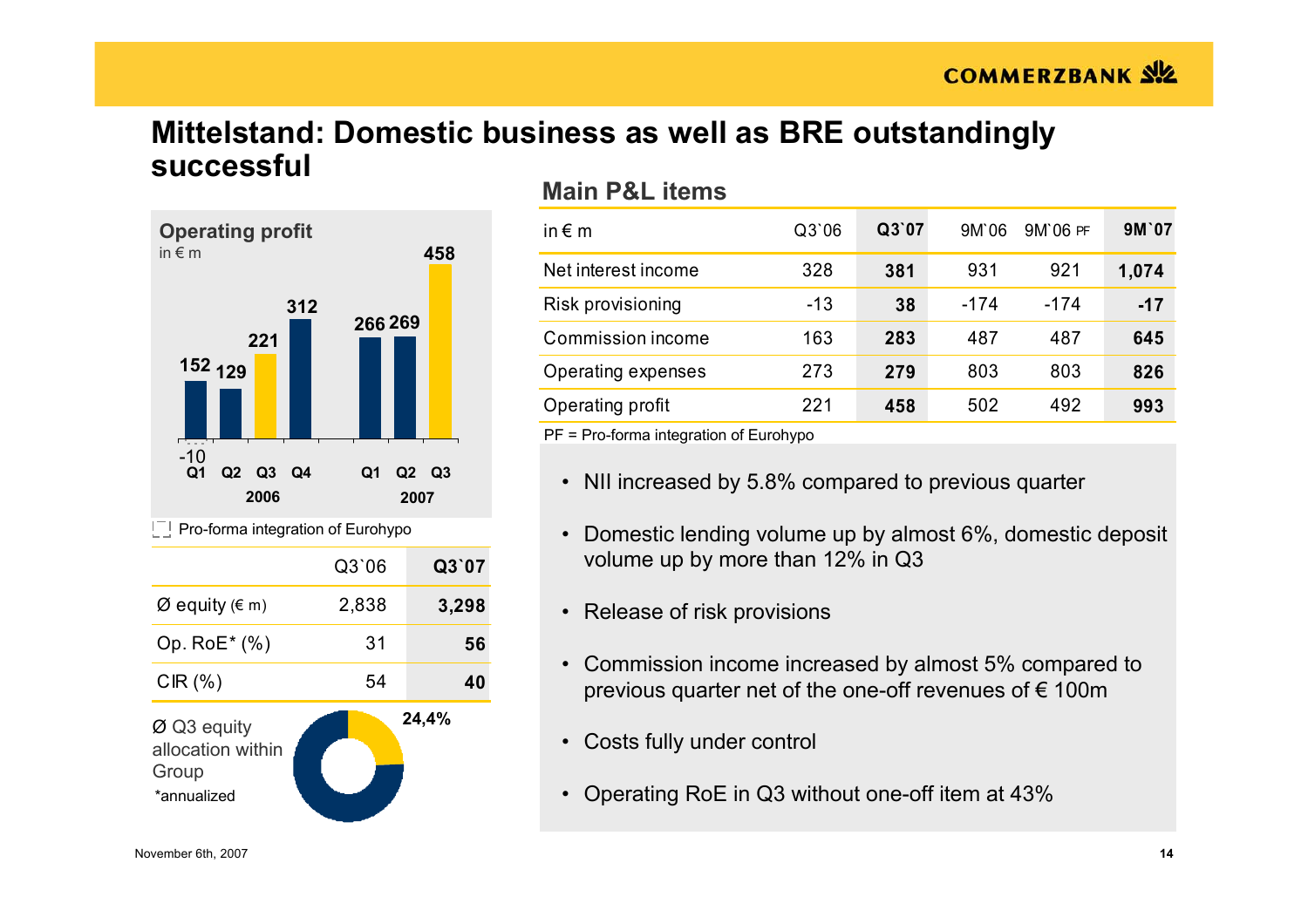## **Corporates & Markets: Core business shows stable trend; subprime crisis affects New York branch**



Profit without Subprime impairments



**Main P&L items**

| in $\notin$ m       | Q3`06          | Q3'07  | 9M 06 | 9M 06 PF | 9M'07  |
|---------------------|----------------|--------|-------|----------|--------|
| Net interest income | 90             | 78     | 259   | 251      | 275    |
| Risk provisioning   | 27             | $-57$  | 7     | 7        | $-80$  |
| Commission income   | 50             | 36     | 136   | 136      | 142    |
| Trading profit      | 193            | 150    | 756   | 756      | 766    |
| AfS result          | $\overline{2}$ | $-148$ | 30    | 30       | $-140$ |
| Operating expenses  | 220            | 229    | 717   | 717      | 755    |
| Operating profit    | 163            | $-156$ | 520   | 512      | 227    |

- Non-US business on track
- New York branch reports a negative operating profit swing of € 220m y-o-y
	- Impairment of € 163m on US CDO subprime exposure led to an operating loss in Q3
	- Increase in risk provisions due to the conservative valuation approach of US-credit portfolio
- Commission income decreased by € 25m (q-o-q) mainly driven by syndication business / other business areas showing typical seasonal development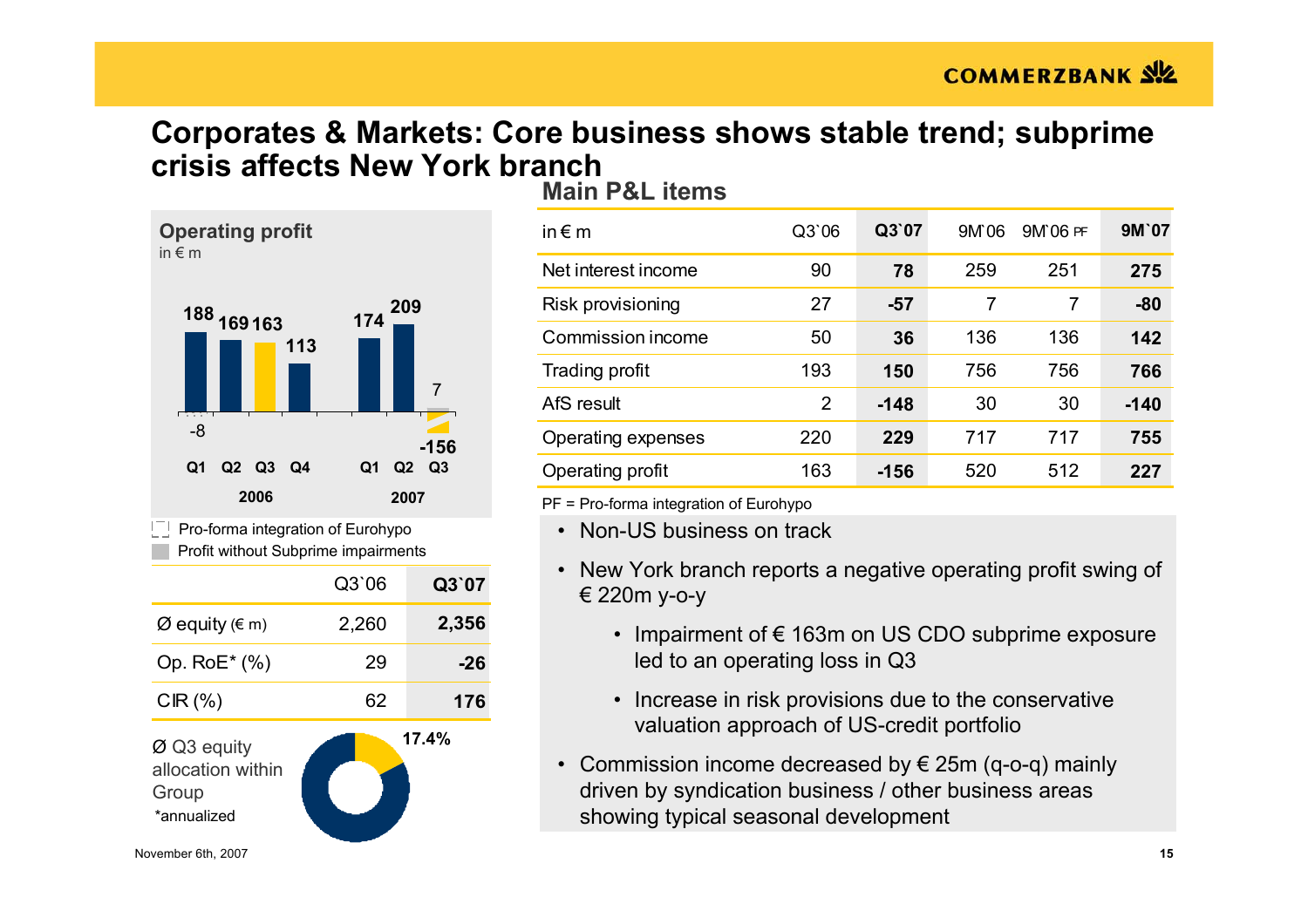# **CRE: Improved profits adjusted for subprime impairment**



## **Main P&L items**

| in $\epsilon$ m     | Q3'06          | Q3'07  | 9M 06  | 9M 06 PF | 9M'07  |
|---------------------|----------------|--------|--------|----------|--------|
| Net interest income | 209            | 220    | 481    | 643      | 642    |
| Risk provisioning   | -41            | $-26$  | $-100$ | -137     | $-104$ |
| Commission income   | 85             | 94     | 182    | 224      | 289    |
| AfS result          | $\overline{2}$ | $-127$ | 6      | 7        | $-126$ |
| Operating expenses  | 126            | 131    | 294    | 387      | 409    |
| Operating profit    | 146            | 84     | 318    | 408      | 401    |

- NII improved by 4% to € 220m q-o-q
- New business was consciously expanded in Q3 at higher margins and better quality
- Risk provisions could be reduced significantly compared to previous quarters
- Despite impairment on RMBS amounting to € 128m an operating profit of € 84m achieved
- Increased profit contribution of the recently merged Commerz Real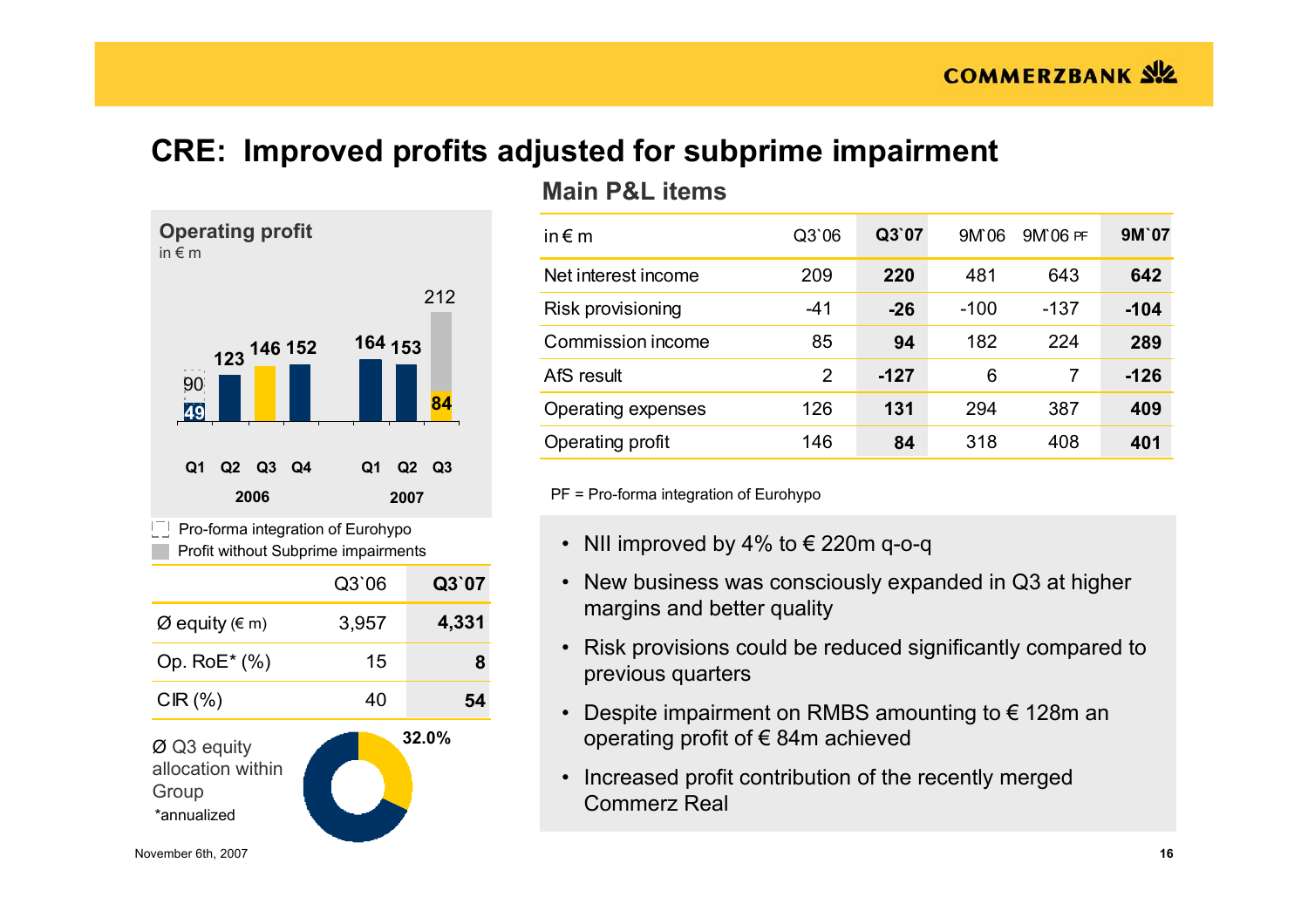# **PFT: Derivatives result and higher short-term rates impact performance negatively**

**Operating profit** in € mØ Q3 equity allocation within Group \*annualized $|\cdot|$  Pro-forma integration of Eurohypo **2006 20079.0%44 47 1125377-53 18** $\frac{38}{1}$   $\frac{44}{1}$   $\frac{47}{1}$   $\frac{49}{1}$  1 **Q1 Q2 Q3 Q4 Q1 Q2 Q3** Q3`06 **Q3`07** Ø equity (€ m) 1,053 **1,218** Op. RoE\* (%) 17 **-17** CIR (%) 31 **-104**

## **Main P&L items**

| in $\notin$ m       | Q3'06 | Q3`07        | 9M 06 | 9M 06 PF | 9M'07 |
|---------------------|-------|--------------|-------|----------|-------|
| Net interest income | 113   | $\mathbf{2}$ | 315   | 359      | 81    |
| Trading profit      | -54   | $-45$        | $-42$ | -57      | $-77$ |
| AfS result          | 24    | 25           | 42    | 60       | 147   |
| Operating expenses  | 23    | 25           | 59    | 66       | 78    |
| Operating profit    | 44    | $-53$        | 209   | 247      | 42    |

- Essenhyp Q3 performance negatively affected by market development – though not directly invested in subprime. Revision of Essen Hyp's business model
- PF Eurohypo on track and in line with budget
- Treasury's positive performance in Q3 compensated part of the shortfall in Q2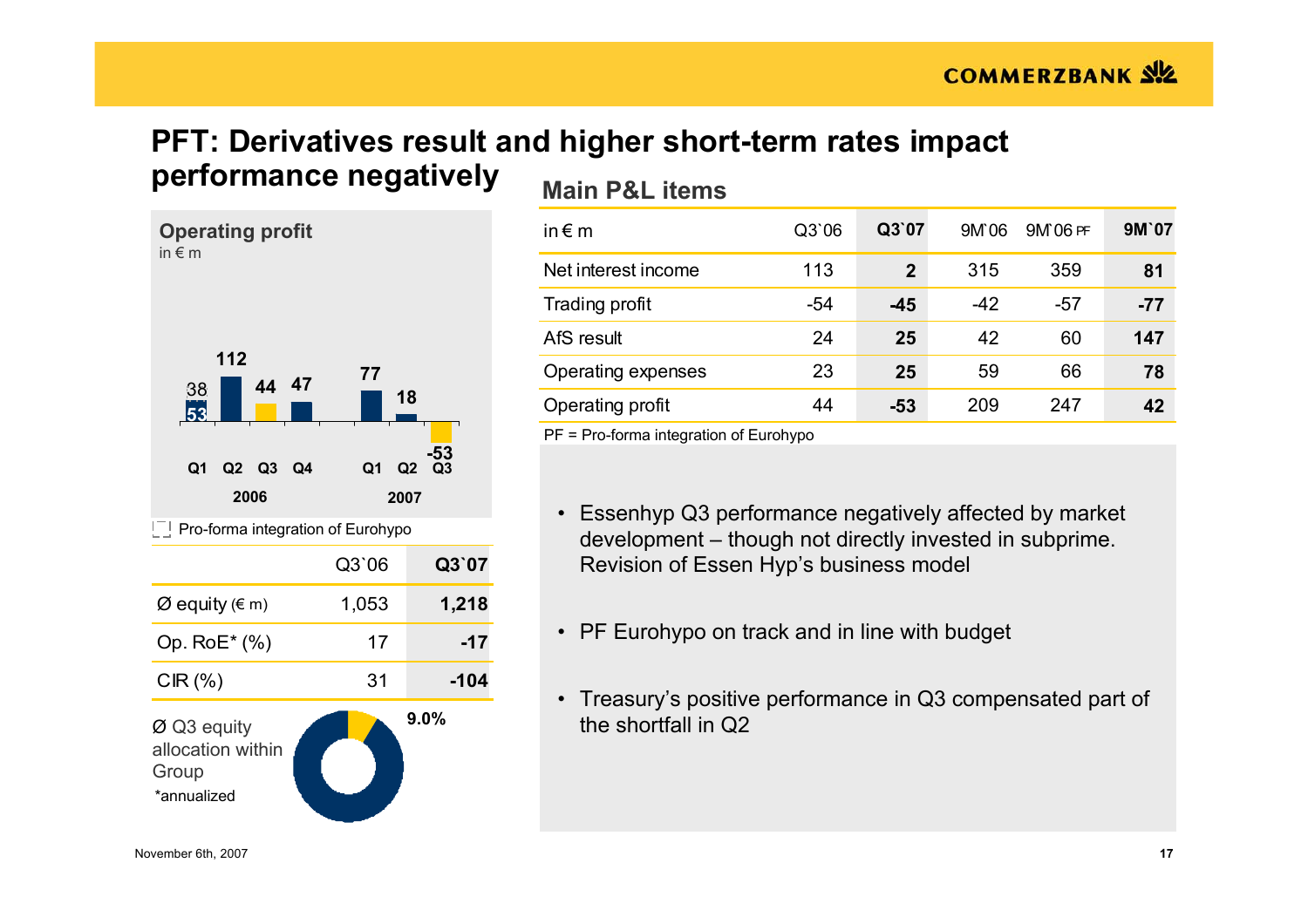## **Others & Consolidation**



### **Main P&L items**

| Q3`06 | Q3`07 | 9M 06 | 9M 06 PF | 9M'07 |
|-------|-------|-------|----------|-------|
| $-26$ | -1    | 3     | $-2$     | 19    |
| 87    | 12    | 254   | 254      | 157   |
| 64    | 11    | 637   | 637      | 339   |
| -6    | 0     | $-69$ | $-68$    | 120   |
| 126   | 72    | 390   | 390      | 288   |
| -6    | $-57$ | 471   | 467      | 347   |
|       |       |       |          |       |

- Due to deconsolidation of Jupiter, decrease in commission income by € 55m and the operating expenses by € 37m q-o-q
- No major gains from disposals in Q3 2007 (participation gain of  $€$  60m from disposal of Ferrari in Q3 2006)
- CCR sale signed. One-off gain of around € 150m in Q1 2008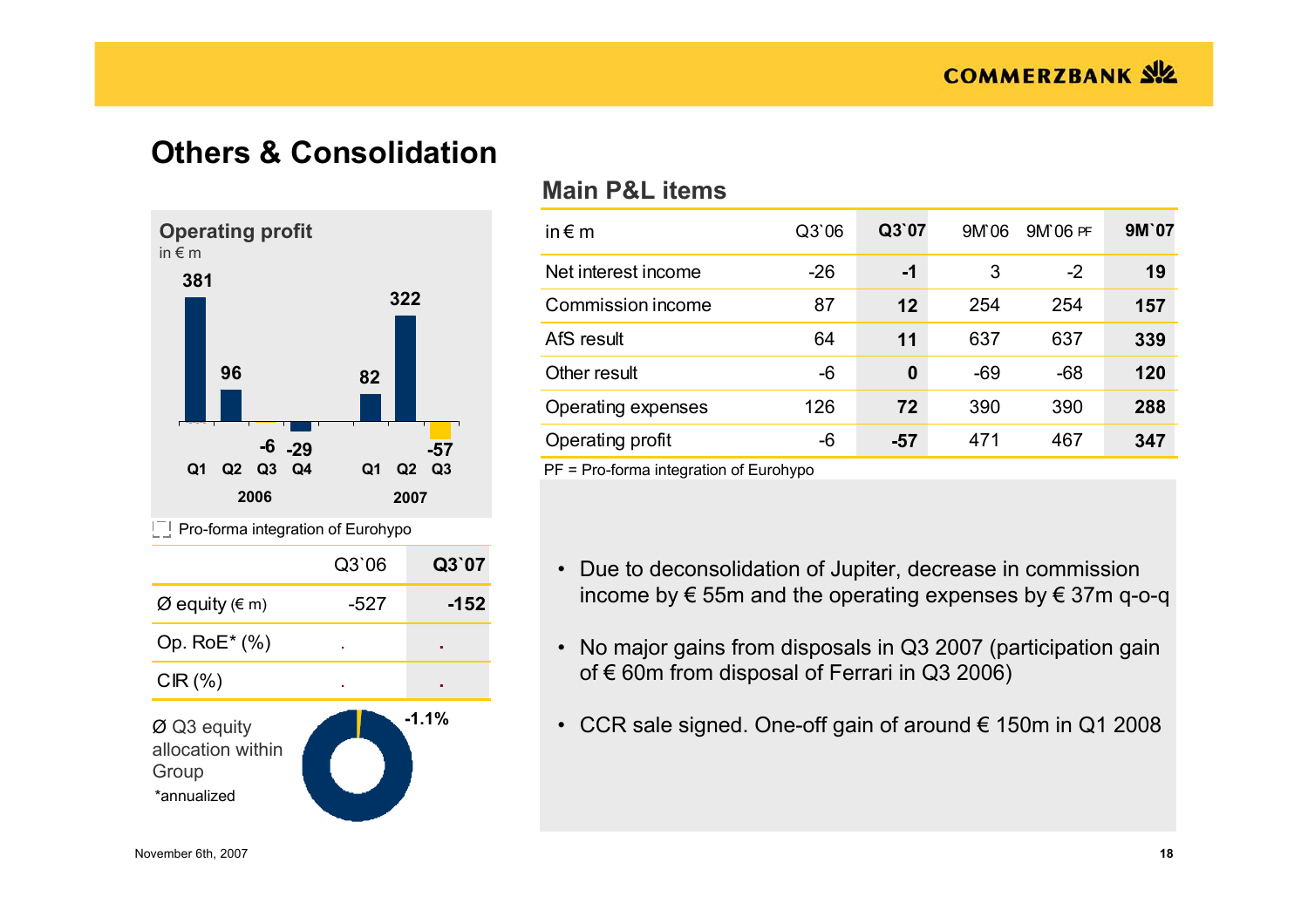# **Main topics for Commerzbank in Q3**

|    | Stable German economy despite subprime development                                                                     |
|----|------------------------------------------------------------------------------------------------------------------------|
| 2. | Commerzbank's business model has proven to be robust<br>in times of credit turmoil                                     |
| 3. | Present market environment gives Commerzbank the<br>opportunity for controlled growth internally as well as externally |
|    | We confirm our profitability targets                                                                                   |
|    | Shareholder friendly dividend policy                                                                                   |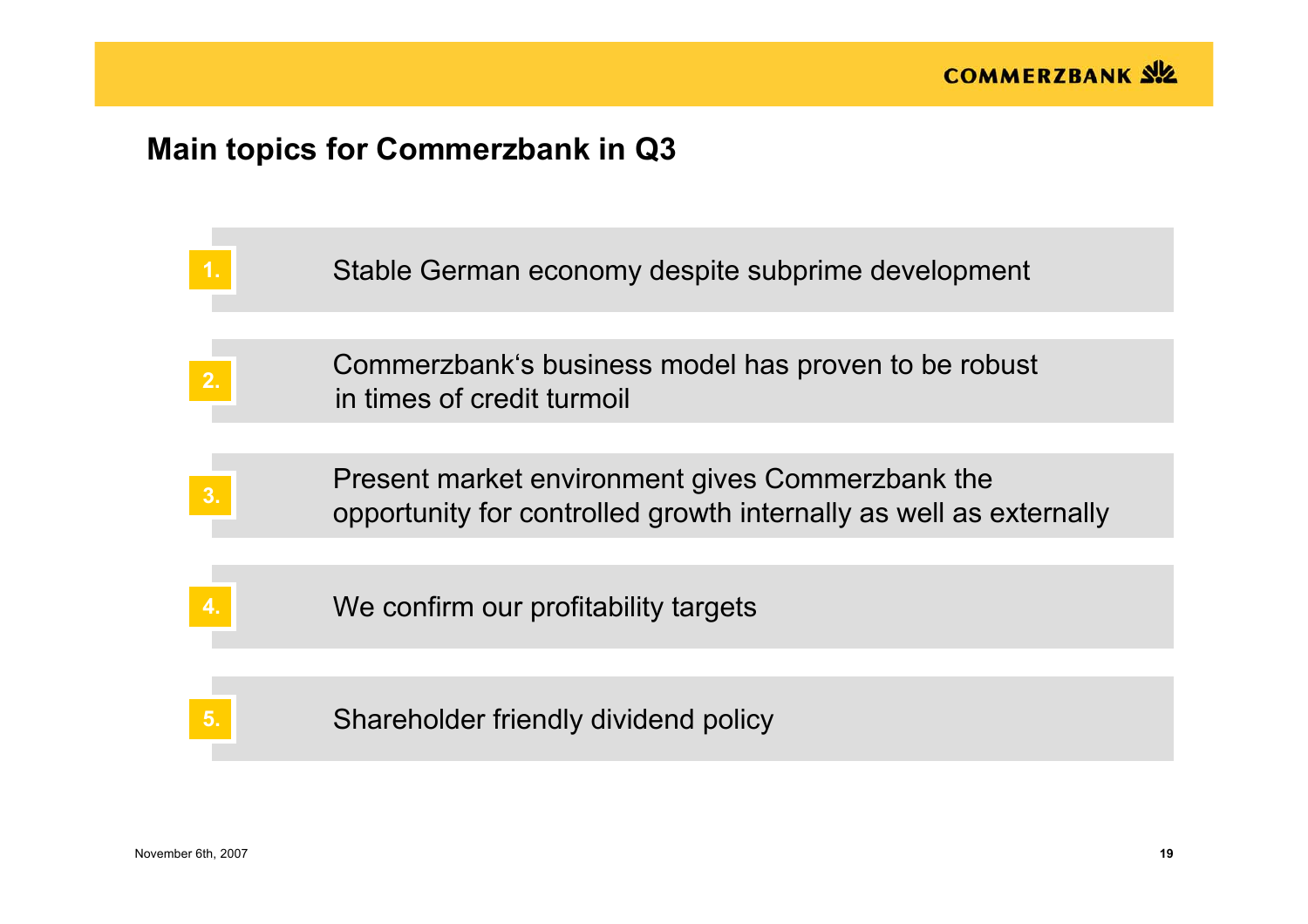

# Appendix 1

Quarterly results in new Group structure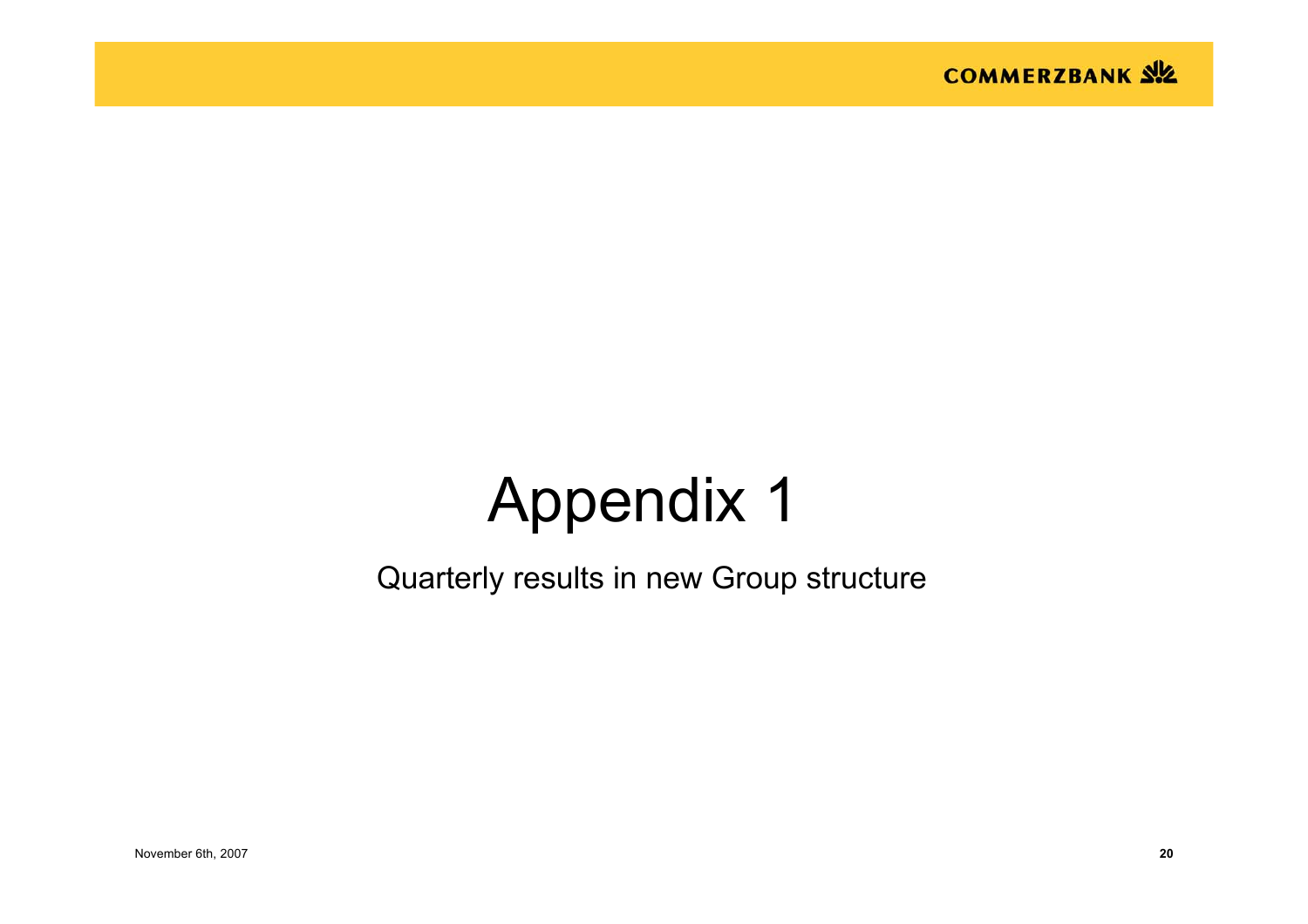## **Commerzbank Group Quarterly results in new Group structure**

|                                                    | Q1 2006<br>pro forma | Q <sub>2</sub> 2006 | Q3 2006      | <b>9M 2006</b><br>pro forma | Q4 2006 | Q1 - Q4 2006<br>pro forma | Q1 2007 | Q2 2007 | Q3 2007      | 9M 2007<br>pro forma |
|----------------------------------------------------|----------------------|---------------------|--------------|-----------------------------|---------|---------------------------|---------|---------|--------------|----------------------|
| Net interest income                                | 1,060                | 1,060               | 1,050        | 3,170                       | 975     | 4,145                     | 1,045   | 1,003   | 999          | 3,047                |
| Provision for possible loan losses                 | $-211$               | $-225$              | $-415$       | $-851$                      | $-79$   | $-930$                    | $-160$  | $-151$  | $-107$       | $-418$               |
| Net interest income after provisioning             | 849                  | 835                 | 635          | 2,319                       | 896     | 3,215                     | 885     | 852     | 892          | 2,629                |
| Net commission income                              | 772                  | 677                 | 718          | 2,167                       | 798     | 2,965                     | 847     | 758     | 810          | 2,415                |
| Trading profit*                                    | 320                  | 337                 | 168          | 825                         | 286     | 1,111                     | 301     | 381     | 124          | 806                  |
| Net result on investments and securities portfolio | 446                  | 184                 | 91           | 721                         | 50      | 771                       | 225     | 262     | $-238$       | 249                  |
| Other result                                       | $-20$                | $-6$                | 17           | $-9$                        | $-4$    | $-13$                     | 10      | 146     | 56           | 212                  |
| Revenue                                            | 2,367                | 2,027               | 1,629        | 6,023                       | 2,026   | 8,049                     | 2,268   | 2,399   | 1,644        | 6,311                |
| Operating expenses                                 | 1,320                | 1,327               | 1,292        | 3,939                       | 1,395   | 5,334                     | 1,360   | 1,324   | 1,283        | 3,967                |
| <b>Operating profit</b>                            | 1,047                | 700                 | 337          | 2,084                       | 631     | 2,715                     | 908     | 1,075   | 361          | 2,344                |
| Restructuring expenses                             | 0                    | 214                 | $\mathbf{0}$ | 214                         | 39      | 253                       | 0       | 0       | $\mathbf{0}$ | $\mathbf 0$          |
| Pre-tax profit                                     | 1,047                | 486                 | 337          | 1,870                       | 592     | 2,462                     | 908     | 1,075   | 361          | 2,344                |
|                                                    |                      |                     |              |                             |         |                           |         |         |              |                      |
| Average equity tied up                             | 12,191               | 12,217              | 12,207       | 12,205                      | 12,197  | 12,203                    | 13,467  | 13,519  | 13,517       | 13,501               |
| Operating return on equity (%)                     | 34.4%                | 22.9%               | 11.0%        | 22.8%                       | 20.7%   | 22.2%                     | 27.0%   | 31.8%   | 10.7%        | 23.1%                |
| Cost/income ratio in operating business (%)        | 51.2%                | 58.9%               | 63.2%        | 57.3%                       | 66.3%   | 59.4%                     | 56.0%   | 51.9%   | 73.3%        | 59.0%                |
| Return on equity of pre-tax profit (%)             | 34.4%                | 15.9%               | 11.0%        | 20.4%                       | 19.4%   | 20.2%                     | 27.0%   | 31.8%   | 10.7%        | 23.1%                |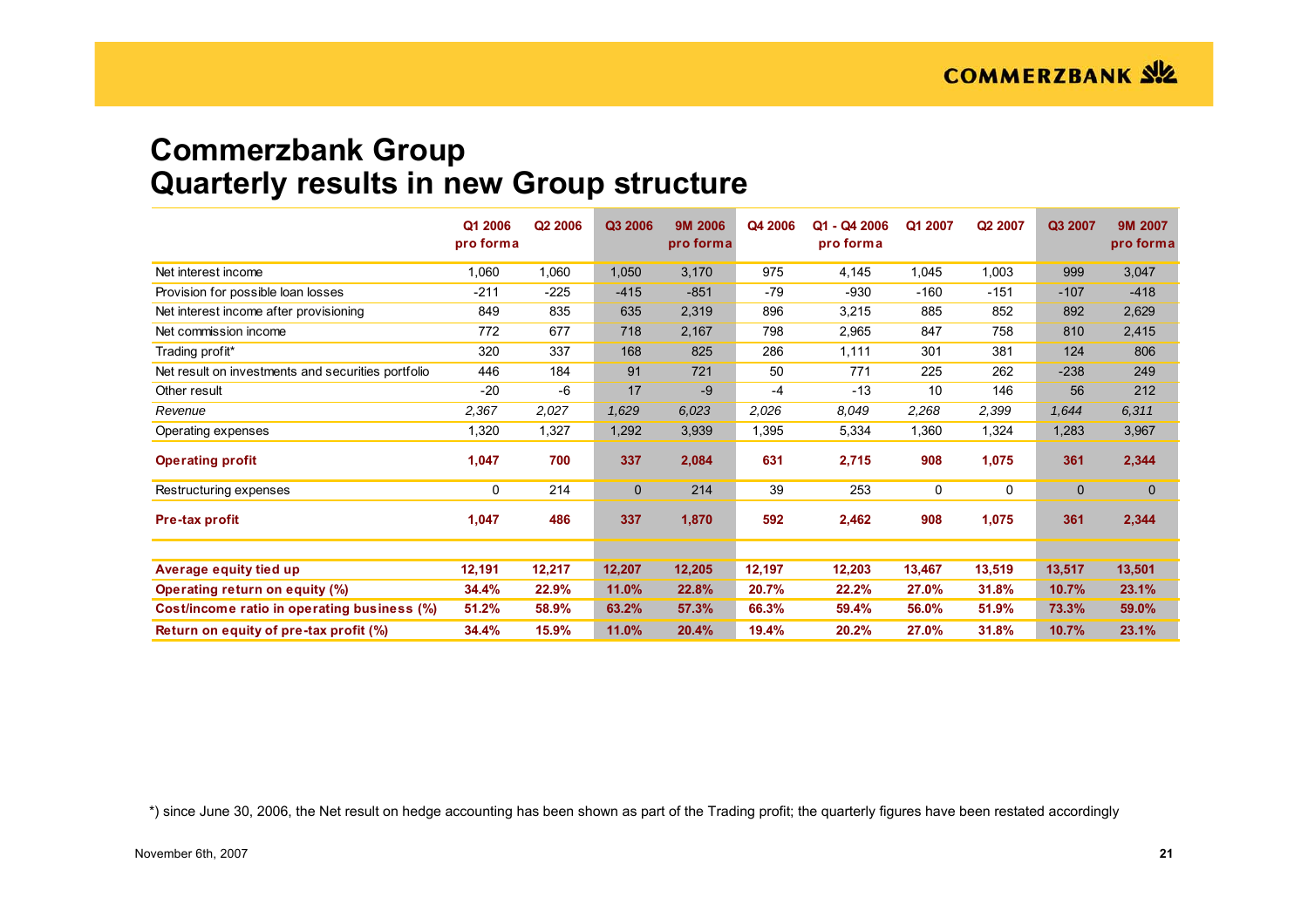## **Private and Business Customers Quarterly results in new Group structure**

| Mio. Euro                                          | Q1 2006<br>pro forma | Q <sub>2</sub> 2006 | Q3 2006     | <b>9M 2006</b><br>pro forma | Q4 2006        | Q1 - Q4 2006<br>pro forma | Q1 2007 | Q2 2007 | Q3 2007     | 9M 2007<br>pro forma |
|----------------------------------------------------|----------------------|---------------------|-------------|-----------------------------|----------------|---------------------------|---------|---------|-------------|----------------------|
| Net interest income                                | 334                  | 328                 | 336         | 998                         | 328            | 1,326                     | 319     | 318     | 319         | 956                  |
| Provision for possible loan losses                 | $-71$                | $-72$               | $-381$      | $-524$                      | $-76$          | $-600$                    | $-73$   | $-66$   | $-58$       | $-197$               |
| Net interest income after provisioning             | 263                  | 256                 | $-45$       | 474                         | 252            | 726                       | 246     | 252     | 261         | 759                  |
| Net commission income                              | 408                  | 344                 | 340         | 1,092                       | 324            | 1,416                     | 430     | 380     | 391         | 1,201                |
| Trading profit*                                    | -1                   | $\overline{2}$      | $\mathbf 0$ | 3                           |                | 4                         |         | 1       |             | 3                    |
| Net result on investments and securities portfolio | $-17$                | 0                   | $-1$        | $-18$                       | $-1$           | $-19$                     | 2       | 1       | $-2$        |                      |
| Other result                                       | $-12$                | $-4$                | $-1$        | $-17$                       | $\overline{2}$ | $-15$                     | -1      | 1       | $-19$       | $-19$                |
| Revenue                                            | 643                  | 598                 | 293         | 1,534                       | 578            | 2,112                     | 678     | 635     | 632         | 1,945                |
| Operating expenses                                 | 525                  | 527                 | 524         | 1,576                       | 542            | 2,118                     | 533     | 531     | 547         | 1,611                |
| <b>Operating profit</b>                            | 118                  | 71                  | $-231$      | $-42$                       | 36             | $-6$                      | 145     | 104     | 85          | 334                  |
| Restructuring expenses                             | 0                    | 96                  | $\mathbf 0$ | 96                          | 39             | 135                       | 0       | 0       | $\mathbf 0$ | $\mathbf 0$          |
| Pre-tax profit                                     | 118                  | $-25$               | $-231$      | $-138$                      | $-3$           | $-141$                    | 145     | 104     | 85          | 334                  |
|                                                    |                      |                     |             |                             |                |                           |         |         |             |                      |
| Average equity tied up                             | 2,675                | 2,649               | 2,626       | 2,650                       | 2,586          | 2,634                     | 2,530   | 2,498   | 2,466       | 2,498                |
| Operating return on equity (%)                     | 17.6%                | 10.7%               | $-35.2%$    | $-2.1%$                     | 5.6%           | $-0.2%$                   | 22.9%   | 16.7%   | 13.8%       | 17.8%                |
| Cost/income ratio in operating business (%)        | 73.5%                | 78.7%               | 77.7%       | 76.6%                       | 82.9%          | 78.1%                     | 71.0%   | 75.7%   | 79.3%       | 75.2%                |
| Return on equity of pre-tax profit (%)             | 17.6%                | $-3.8%$             | $-35.2%$    | $-6.9%$                     | $-0.5%$        | $-5.4%$                   | 22.9%   | 16.7%   | 13.8%       | 17.8%                |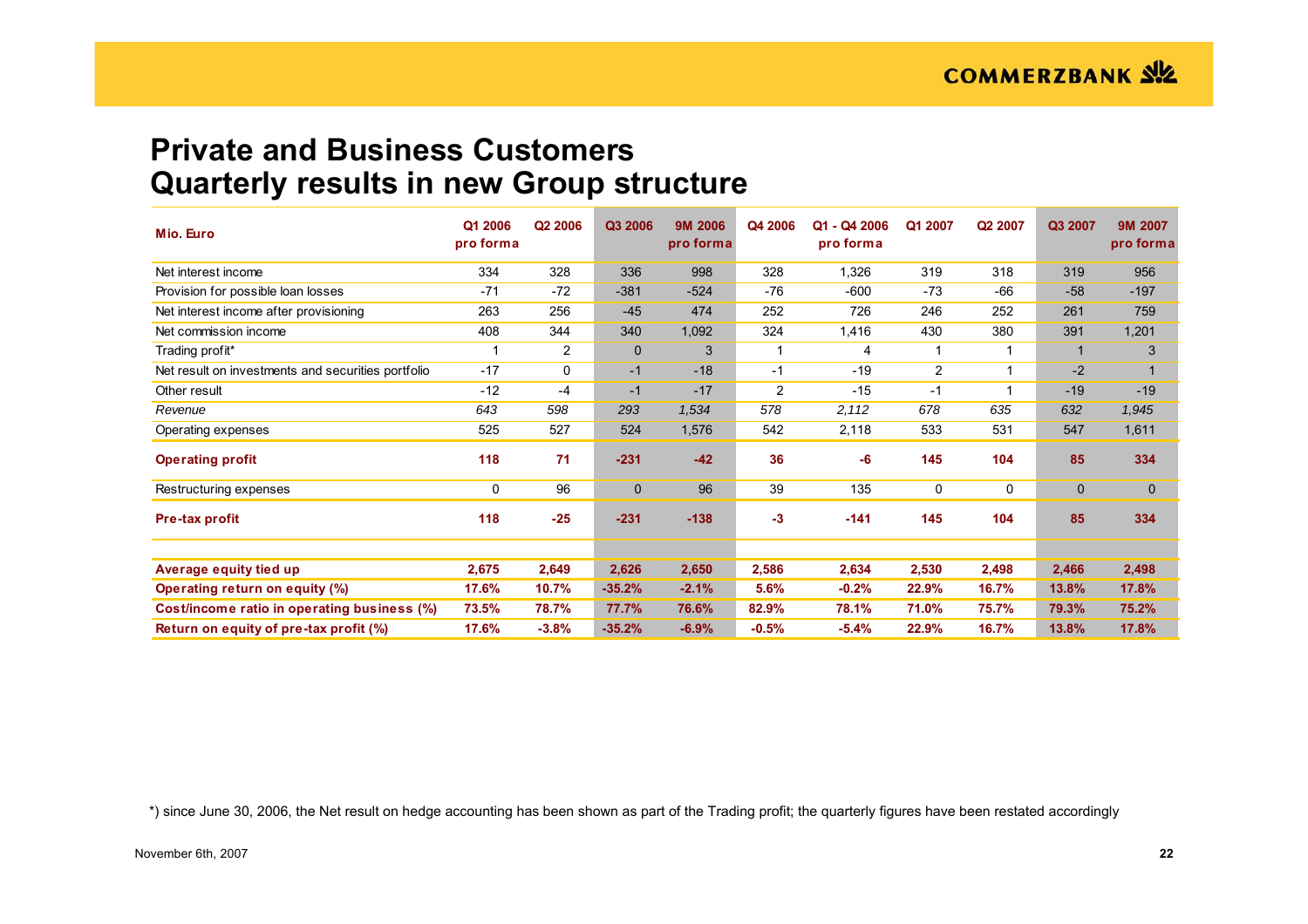## **Mittelstand Quarterly results in new Group structure**

| Mio. Euro                                          | Q1 2006<br>pro forma | Q <sub>2</sub> 2006 | Q3 2006      | <b>9M 2006</b><br>pro forma | Q4 2006        | Q1 - Q4 2006<br>pro forma | Q1 2007 | Q2 2007 | Q3 2007     | 9M 2007<br>pro forma |
|----------------------------------------------------|----------------------|---------------------|--------------|-----------------------------|----------------|---------------------------|---------|---------|-------------|----------------------|
| Net interest income                                | 306                  | 287                 | 328          | 921                         | 343            | 1,264                     | 333     | 360     | 381         | 1,074                |
| Provision for possible loan losses                 | -80                  | $-81$               | $-13$        | $-174$                      | 46             | $-128$                    | $-30$   | $-25$   | 38          | $-17$                |
| Net interest income after provisioning             | 226                  | 206                 | 315          | 747                         | 389            | 1,136                     | 303     | 335     | 419         | 1,057                |
| Net commission income                              | 159                  | 165                 | 163          | 487                         | 188            | 675                       | 187     | 175     | 283         | 645                  |
| Trading profit*                                    | 21                   | 20                  | 19           | 60                          | 23             | 83                        | 21      | 30      | 23          | 74                   |
| Net result on investments and securities portfolio | 5                    | 0                   | $\mathbf{0}$ | 5                           | $\overline{2}$ | $\overline{7}$            | 24      | 1       | 3           | 28                   |
| Other result                                       | 0                    | $-1$                | $-3$         | $-4$                        | $-1$           | $-5$                      |         | 5       | 9           | 15                   |
| Revenue                                            | 411                  | 390                 | 494          | 1,295                       | 601            | 1,896                     | 536     | 546     | 737         | 1,819                |
| Operating expenses                                 | 269                  | 261                 | 273          | 803                         | 289            | 1,092                     | 270     | 277     | 279         | 826                  |
| <b>Operating profit</b>                            | 142                  | 129                 | 221          | 492                         | 312            | 804                       | 266     | 269     | 458         | 993                  |
| Restructuring expenses                             | 0                    | 0                   | $\mathbf 0$  | $\mathbf 0$                 | $\mathbf 0$    | 0                         | 0       | 0       | $\mathbf 0$ | 0                    |
| Pre-tax profit                                     | 142                  | 129                 | 221          | 492                         | 312            | 804                       | 266     | 269     | 458         | 993                  |
|                                                    |                      |                     |              |                             |                |                           |         |         |             |                      |
| Average equity tied up                             | 2,840                | 2,866               | 2,838        | 2,848                       | 2,932          | 2,869                     | 2,967   | 3,083   | 3,298       | 3,116                |
| Operating return on equity (%)                     | 20.0%                | 18.0%               | 31.1%        | 23.0%                       | 42.6%          | 28.0%                     | 35.9%   | 34.9%   | 55.5%       | 42.5%                |
| Cost/income ratio in operating business (%)        | 54.8%                | 55.4%               | 53.8%        | 54.7%                       | 52.1%          | 54.0%                     | 47.7%   | 48.5%   | 39.9%       | 45.0%                |
| Return on equity of pre-tax profit (%)             | 20.0%                | 18.0%               | 31.1%        | 23.0%                       | 42.6%          | 28.0%                     | 35.9%   | 34.9%   | 55.5%       | 42.5%                |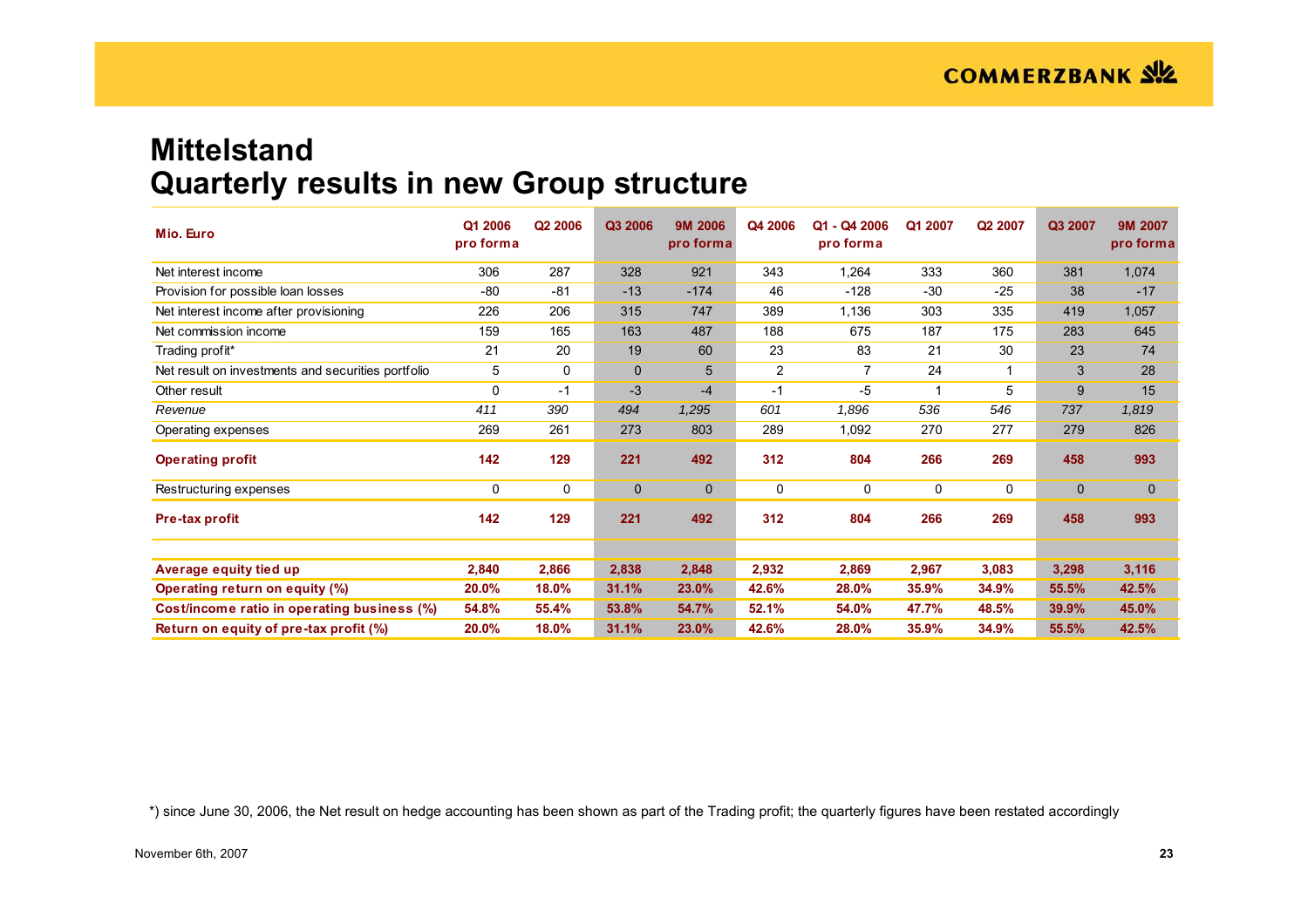## **Corporates & Markets Quarterly results in new Group structure**

| Mio. Euro                                          | Q1 2006<br>pro forma | Q <sub>2</sub> 2006 | Q3 2006        | <b>9M 2006</b><br>pro forma | Q4 2006     | Q1 - Q4 2006<br>pro forma | Q1 2007        | Q <sub>2</sub> 2007 | Q3 2007     | 9M 2007<br>pro forma |
|----------------------------------------------------|----------------------|---------------------|----------------|-----------------------------|-------------|---------------------------|----------------|---------------------|-------------|----------------------|
| Net interest income                                | 85                   | 76                  | 90             | 251                         | 87          | 338                       | 101            | 96                  | 78          | 275                  |
| Provision for possible loan losses                 | $-11$                | -9                  | 27             | 7                           | 4           | 11                        | $-13$          | $-10$               | $-57$       | $-80$                |
| Net interest income after provisioning             | 74                   | 67                  | 117            | 258                         | 91          | 349                       | 88             | 86                  | 21          | 195                  |
| Net commission income                              | 48                   | 38                  | 50             | 136                         | 62          | 198                       | 45             | 61                  | 36          | 142                  |
| Trading profit*                                    | 282                  | 281                 | 193            | 756                         | 198         | 954                       | 289            | 327                 | 150         | 766                  |
| Net result on investments and securities portfolio | 18                   | 10                  | $\overline{2}$ | 30                          | $-1$        | 29                        | $\overline{7}$ | 1                   | $-148$      | $-140$               |
| Other result                                       | 8                    | 20                  | 21             | 49                          | -6          | 43                        | $\overline{2}$ | 3                   | 14          | 19                   |
| Revenue                                            | 430                  | 416                 | 383            | 1,229                       | 344         | 1,573                     | 431            | 478                 | 73          | 982                  |
| Operating expenses                                 | 250                  | 247                 | 220            | 717                         | 231         | 948                       | 257            | 269                 | 229         | 755                  |
| <b>Operating profit</b>                            | 180                  | 169                 | 163            | 512                         | 113         | 625                       | 174            | 209                 | $-156$      | 227                  |
| Restructuring expenses                             | 0                    | 3                   | $\mathbf 0$    | 3                           | $\mathbf 0$ | 3                         | 0              | 0                   | $\mathbf 0$ | $\mathbf 0$          |
| Pre-tax profit                                     | 180                  | 166                 | 163            | 509                         | 113         | 622                       | 174            | 209                 | $-156$      | 227                  |
|                                                    |                      |                     |                |                             |             |                           |                |                     |             |                      |
| Average equity tied up                             | 2,402                | 2,334               | 2,260          | 2,332                       | 2,180       | 2,294                     | 2,197          | 2,233               | 2,356       | 2,262                |
| Operating return on equity (%)                     | 30.0%                | 29.0%               | 28.8%          | 29.3%                       | 20.7%       | 27.2%                     | 31.7%          | 37.4%               | $-26.5%$    | 13.4%                |
| Cost/income ratio in operating business (%)        | 56.7%                | 58.1%               | 61.8%          | 58.7%                       | 67.9%       | 60.7%                     | 57.9%          | 55.1%               | 176.2%      | 71.1%                |
| Return on equity of pre-tax profit (%)             | 30.0%                | 28.4%               | 28.8%          | 29.1%                       | 20.7%       | 27.1%                     | 31.7%          | 37.4%               | $-26.5%$    | 13.4%                |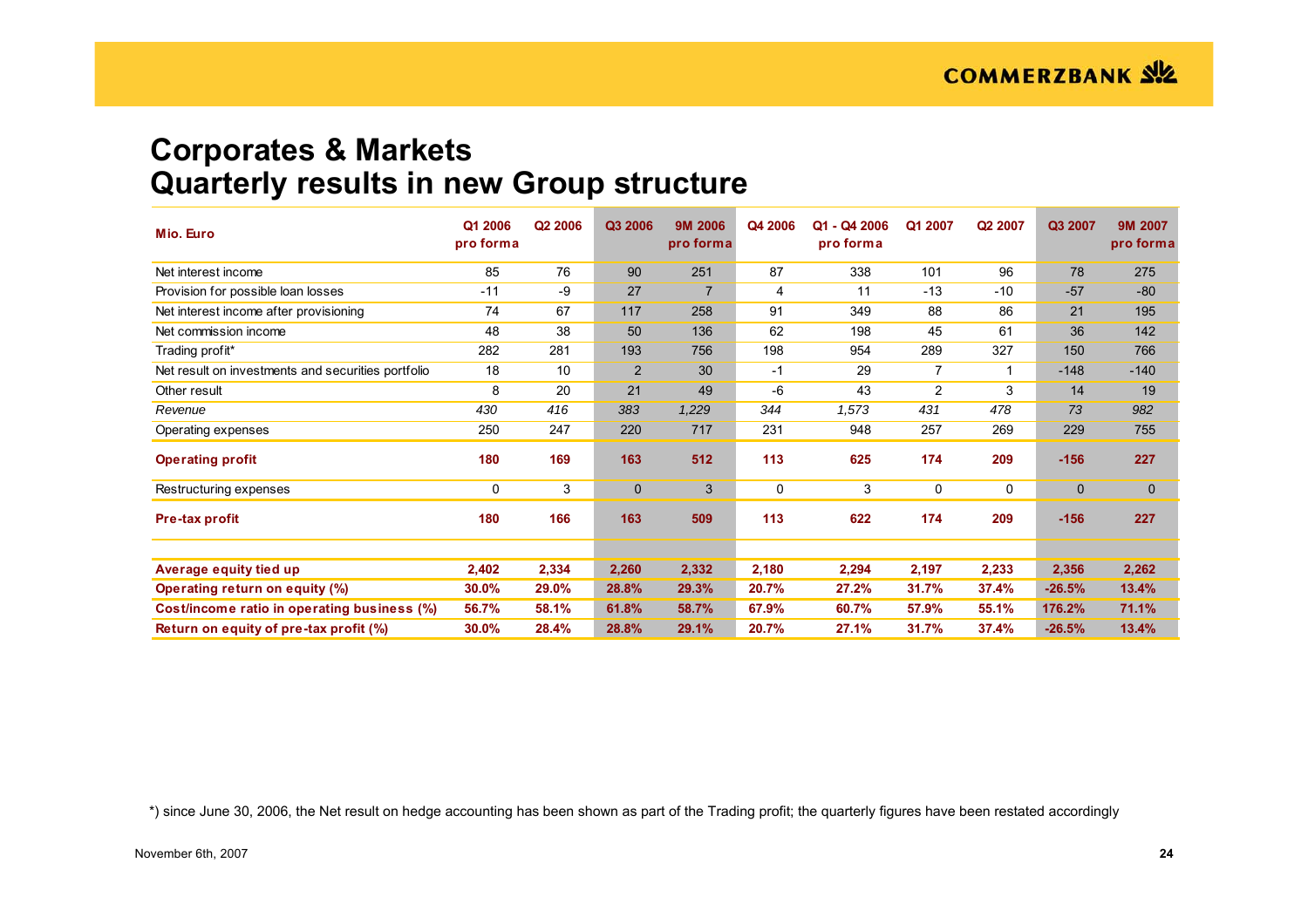## **Commercial Real Estate Quarterly results in new Group structure**

| Mio. Euro                                          | Q1 2006<br>pro forma | Q <sub>2</sub> 2006 | Q3 2006        | <b>9M 2006</b><br>pro forma | Q4 2006     | Q1 - Q4 2006<br>pro forma | Q1 2007 | Q2 2007 | Q3 2007        | <b>9M 2007</b><br>pro forma |
|----------------------------------------------------|----------------------|---------------------|----------------|-----------------------------|-------------|---------------------------|---------|---------|----------------|-----------------------------|
| Net interest income                                | 212                  | 222                 | 209            | 643                         | 232         | 875                       | 211     | 211     | 220            | 642                         |
| Provision for possible loan losses                 | $-41$                | $-55$               | $-41$          | $-137$                      | $-48$       | $-185$                    | $-39$   | $-39$   | $-26$          | $-104$                      |
| Net interest income after provisioning             | 171                  | 167                 | 168            | 506                         | 184         | 690                       | 172     | 172     | 194            | 538                         |
| Net commission income                              | 74                   | 65                  | 85             | 224                         | 111         | 335                       | 100     | 95      | 94             | 289                         |
| Trading profit*                                    | 15                   | 3                   | 9              | 27                          | 10          | 37                        | 17      | 17      | $\overline{2}$ | 36                          |
| Net result on investments and securities portfolio | 1                    | 4                   | $\overline{2}$ | $\overline{7}$              | $-3$        | 4                         | 0       | 1       | $-127$         | $-126$                      |
| Other result                                       | 5                    | 18                  | 8              | 31                          | -5          | 26                        | 15      | 6       | 52             | 73                          |
| Revenue                                            | 266                  | 257                 | 272            | 795                         | 297         | 1,092                     | 304     | 291     | 215            | 810                         |
| Operating expenses                                 | 127                  | 134                 | 126            | 387                         | 145         | 532                       | 140     | 138     | 131            | 409                         |
| <b>Operating profit</b>                            | 139                  | 123                 | 146            | 408                         | 152         | 560                       | 164     | 153     | 84             | 401                         |
| Restructuring expenses                             | 0                    | 13                  | $\mathbf 0$    | 13                          | $\mathbf 0$ | 13                        | 0       | 0       | $\mathbf 0$    | $\mathbf 0$                 |
| Pre-tax profit                                     | 139                  | 110                 | 146            | 395                         | 152         | 547                       | 164     | 153     | 84             | 401                         |
|                                                    |                      |                     |                |                             |             |                           |         |         |                |                             |
| Average equity tied up                             | 4,000                | 4,040               | 3,957          | 3,999                       | 4,067       | 4,016                     | 4,183   | 4,281   | 4,331          | 4,265                       |
| Operating return on equity (%)                     | 13.9%                | 12.2%               | 14.8%          | 13.6%                       | 14.9%       | 13.9%                     | 15.7%   | 14.3%   | 7.8%           | 12.5%                       |
| Cost/income ratio in operating business (%)        | 41.4%                | 42.9%               | 40.3%          | 41.5%                       | 42.0%       | 41.7%                     | 40.8%   | 41.8%   | 54.4%          | 44.7%                       |
| Return on equity of pre-tax profit (%)             | 13.9%                | 10.9%               | 14.8%          | 13.2%                       | 14.9%       | 13.6%                     | 15.7%   | 14.3%   | 7.8%           | 12.5%                       |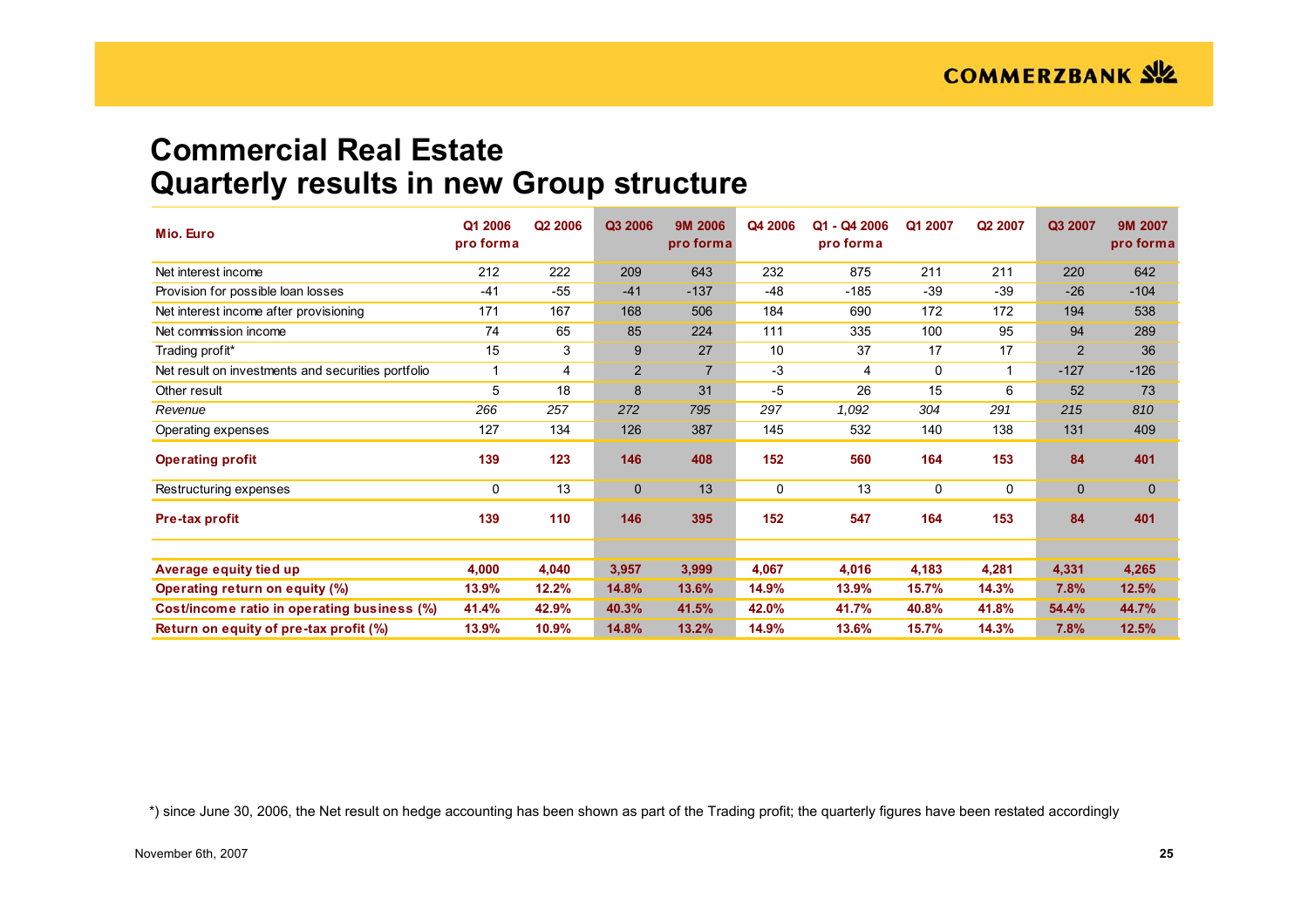## **Public Finance & Treasury Quarterly results in new Group structure**

| Mio. Euro                                          | Q1 2006<br>pro forma | Q <sub>2</sub> 2006 | Q3 2006      | <b>9M 2006</b><br>pro forma | Q4 2006        | Q1 - Q4 2006<br>pro forma | Q1 2007 | Q <sub>2</sub> 2007 | Q3 2007        | 9M 2007<br>pro forma |
|----------------------------------------------------|----------------------|---------------------|--------------|-----------------------------|----------------|---------------------------|---------|---------------------|----------------|----------------------|
| Net interest income                                | 129                  | 117                 | 113          | 359                         | 14             | 373                       | 68      | 11                  | $\overline{2}$ | 81                   |
| Provision for possible loan losses                 | -8                   | -8                  | $-7$         | $-23$                       | $-5$           | $-28$                     | $-5$    | -7                  | $-4$           | $-16$                |
| Net interest income after provisioning             | 121                  | 109                 | 106          | 336                         | 9              | 345                       | 63      | 4                   | $-2$           | 65                   |
| Net commission income                              | $-6$                 | $-13$               | $-7$         | $-26$                       | $-4$           | $-30$                     | $-6$    | -7                  | $-6$           | $-19$                |
| Trading profit*                                    | $-7$                 | 4                   | $-54$        | $-57$                       | 24             | $-33$                     | $-34$   | 2                   | $-45$          | $-77$                |
| Net result on investments and securities portfolio | 4                    | 32                  | 24           | 60                          | 51             | 111                       | 79      | 43                  | 25             | 147                  |
| Other result                                       | 0                    | $\overline{c}$      | $-2$         | $\mathbf 0$                 | $\overline{2}$ | $\overline{c}$            |         | 3                   | $\mathbf{0}$   | $\overline{4}$       |
| Revenue                                            | 112                  | 134                 | 67           | 313                         | 82             | 395                       | 103     | 45                  | $-28$          | 120                  |
| Operating expenses                                 | 21                   | 22                  | 23           | 66                          | 35             | 101                       | 26      | 27                  | 25             | 78                   |
| <b>Operating profit</b>                            | 91                   | 112                 | 44           | 247                         | 47             | 294                       | 77      | 18                  | $-53$          | 42                   |
| Restructuring expenses                             | 0                    | 6                   | $\mathbf{0}$ | 6                           | $\mathbf 0$    | 6                         | 0       | 0                   | 0              | $\mathbf 0$          |
| Pre-tax profit                                     | 91                   | 106                 | 44           | 241                         | 47             | 288                       | 77      | 18                  | $-53$          | 42                   |
|                                                    |                      |                     |              |                             |                |                           |         |                     |                |                      |
| Average equity tied up                             | 1,093                | 1,067               | 1,053        | 1,071                       | 1,083          | 1,074                     | 1,171   | 1,175               | 1,218          | 1,188                |
| Operating return on equity (%)                     | 33.3%                | 42.0%               | 16.7%        | 30.8%                       | 17.4%          | 27.4%                     | 26.3%   | 6.1%                | $-17.4%$       | 4.7%                 |
| Cost/income ratio in operating business (%)        | 17.5%                | 15.5%               | 31.1%        | 19.6%                       | 40.2%          | 23.9%                     | 24.1%   | 51.9%               | $-104%$        | 57.4%                |
| Return on equity of pre-tax profit (%)             | 33.3%                | 39.7%               | 16.7%        | 30.0%                       | 17.4%          | 26.8%                     | 26.3%   | 6.1%                | $-17.4%$       | 4.7%                 |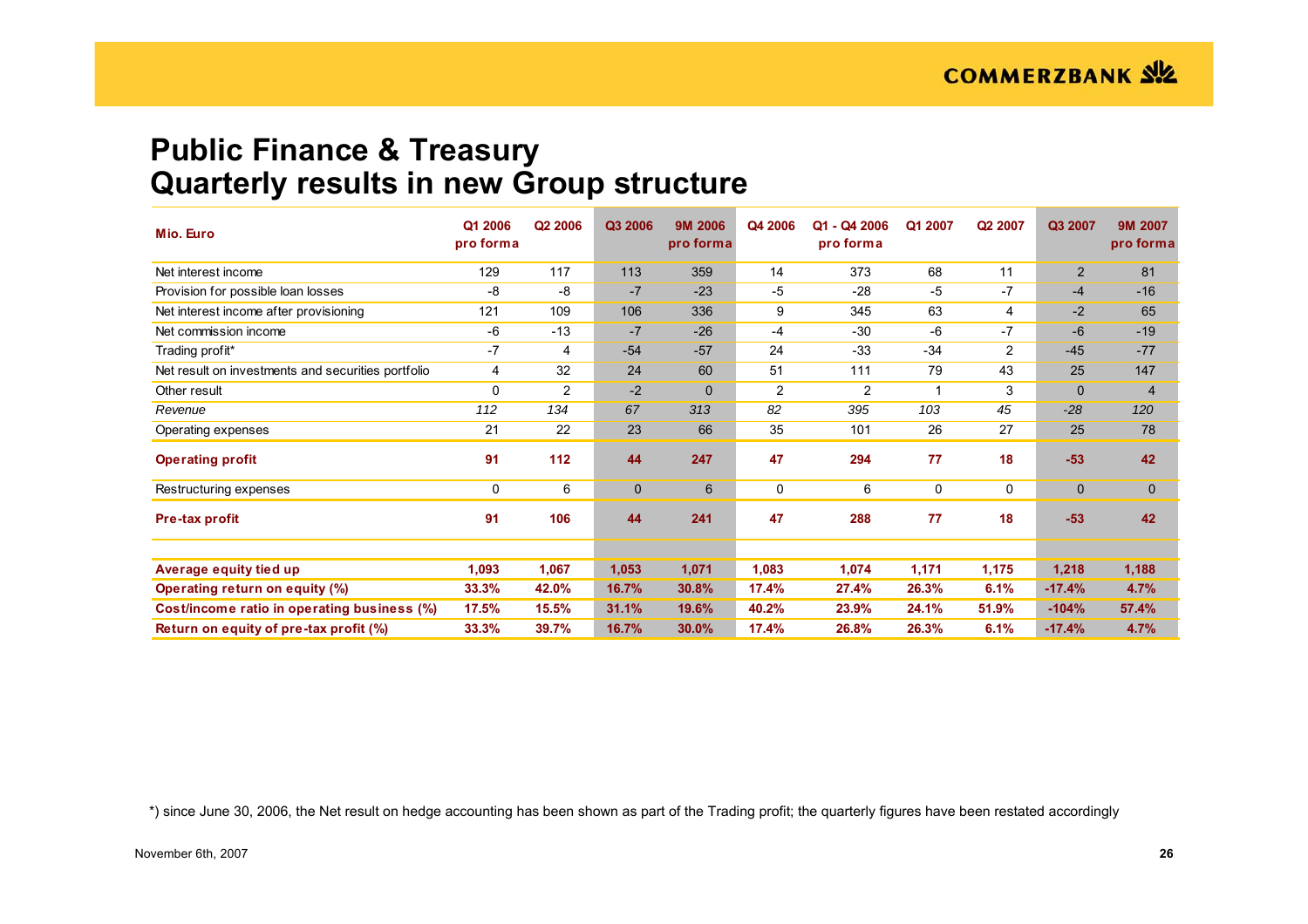## **Others and Consolidation Quarterly results in new Group structure**

| Mio. Euro                                          | Q1 2006<br>pro forma | Q <sub>2</sub> 2006 | Q3 2006     | <b>9M 2006</b><br>pro forma | Q4 2006     | Q1 - Q4 2006<br>pro forma | Q1 2007        | Q <sub>2</sub> 2007 | Q3 2007      | 9M 2007<br>pro forma |
|----------------------------------------------------|----------------------|---------------------|-------------|-----------------------------|-------------|---------------------------|----------------|---------------------|--------------|----------------------|
| Net interest income                                | $-6$                 | 30                  | $-26$       | $-2$                        | $-29$       | $-31$                     | 13             | $\overline{7}$      | $-1$         | 19                   |
| Provision for possible loan losses                 | 0                    | $\mathbf 0$         | $\mathbf 0$ | $\mathbf{0}$                | $\mathbf 0$ | 0                         | 0              | $-4$                | $\mathbf 0$  | $-4$                 |
| Net interest income after provisioning             | -6                   | 30                  | $-26$       | $-2$                        | $-29$       | $-31$                     | 13             | 3                   | $-1$         | 15                   |
| Net commission income                              | 89                   | 78                  | 87          | 254                         | 117         | 371                       | 91             | 54                  | 12           | 157                  |
| Trading profit*                                    | 8                    | 27                  | -1          | 36                          | 30          | 66                        | $\overline{7}$ | 4                   | $-7$         | $\overline{4}$       |
| Net result on investments and securities portfolio | 435                  | 138                 | 64          | 637                         | 2           | 639                       | 113            | 215                 | 11           | 339                  |
| Other result                                       | $-21$                | $-41$               | $-6$        | $-68$                       | 4           | $-64$                     | -8             | 128                 | $\mathbf 0$  | 120                  |
| Revenue                                            | 505                  | 232                 | 120         | 857                         | 124         | 981                       | 216            | 404                 | 15           | 635                  |
| Operating expenses                                 | 128                  | 136                 | 126         | 390                         | 153         | 543                       | 134            | 82                  | 72           | 288                  |
| <b>Operating profit</b>                            | 377                  | 96                  | $-6$        | 467                         | $-29$       | 438                       | 82             | 322                 | $-57$        | 347                  |
| Restructuring expenses                             | 0                    | 96                  | $\mathbf 0$ | 96                          | 0           | 96                        | 0              | 0                   | $\mathbf{0}$ | $\mathbf 0$          |
| Pre-tax profit                                     | 377                  | $\mathbf 0$         | $-6$        | 371                         | $-29$       | 342                       | 82             | 322                 | $-57$        | 347                  |
|                                                    |                      |                     |             |                             |             |                           |                |                     |              |                      |
| Average equity tied up                             | $-819$               | $-739$              | $-527$      | $-695$                      | $-651$      | $-684$                    | 419            | 249                 | $-152$       | 172                  |
| Operating return on equity (%)                     | ×                    | ٠                   |             | $\mathbf{r}$ .              | х.          | ×.                        | ×              | ж.                  | ٠            | ж.                   |
| Cost/income ratio in operating business (%)        | $\mathbf{r}$         | ٠                   |             | ×.                          | ×           | ×                         | ×              | ×.                  |              |                      |
| Return on equity of pre-tax profit (%)             | ٠                    |                     |             | ×.                          | ٠           | ٠                         | х.             |                     | ٠            |                      |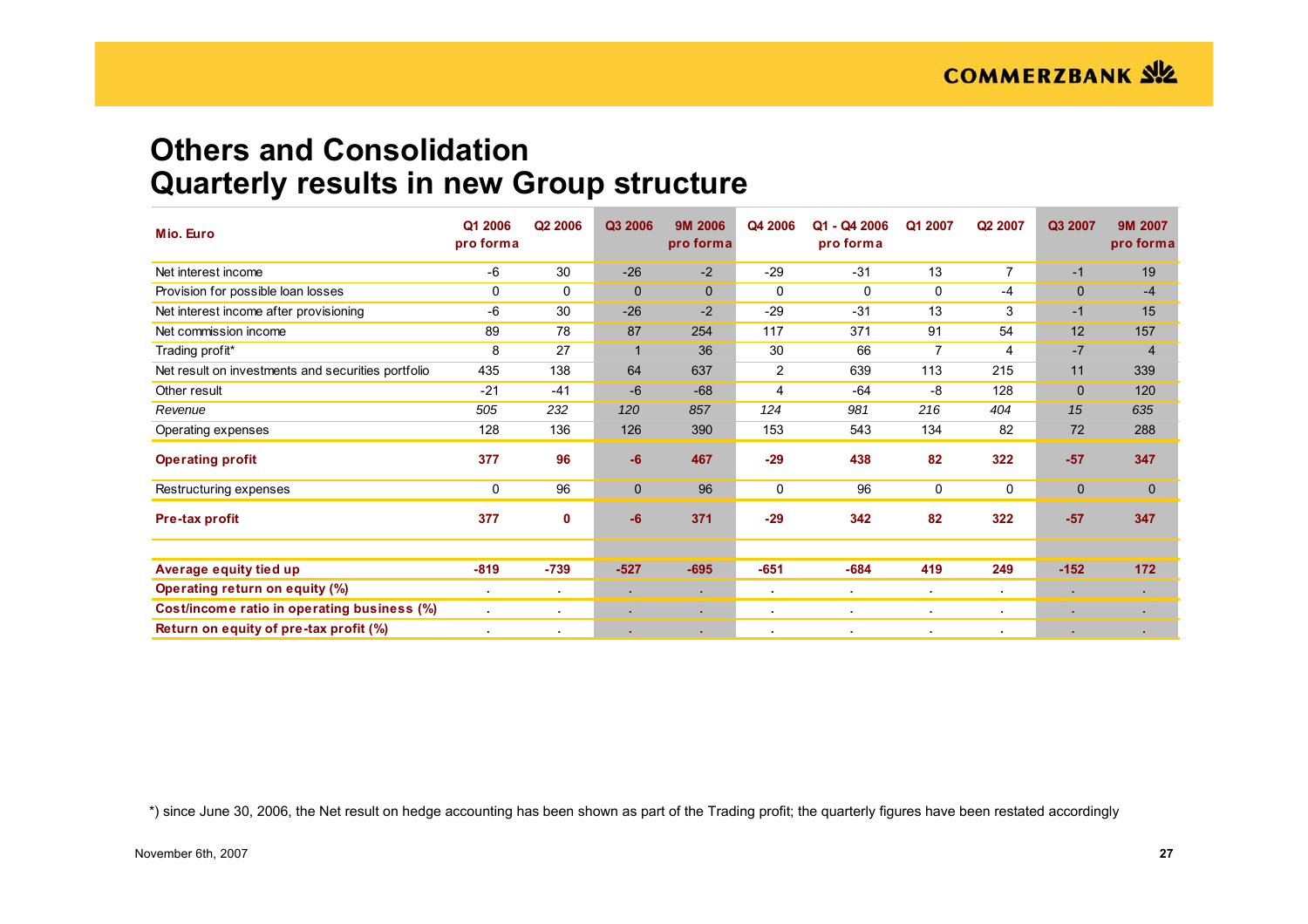

# Appendix 2

Group equity definitions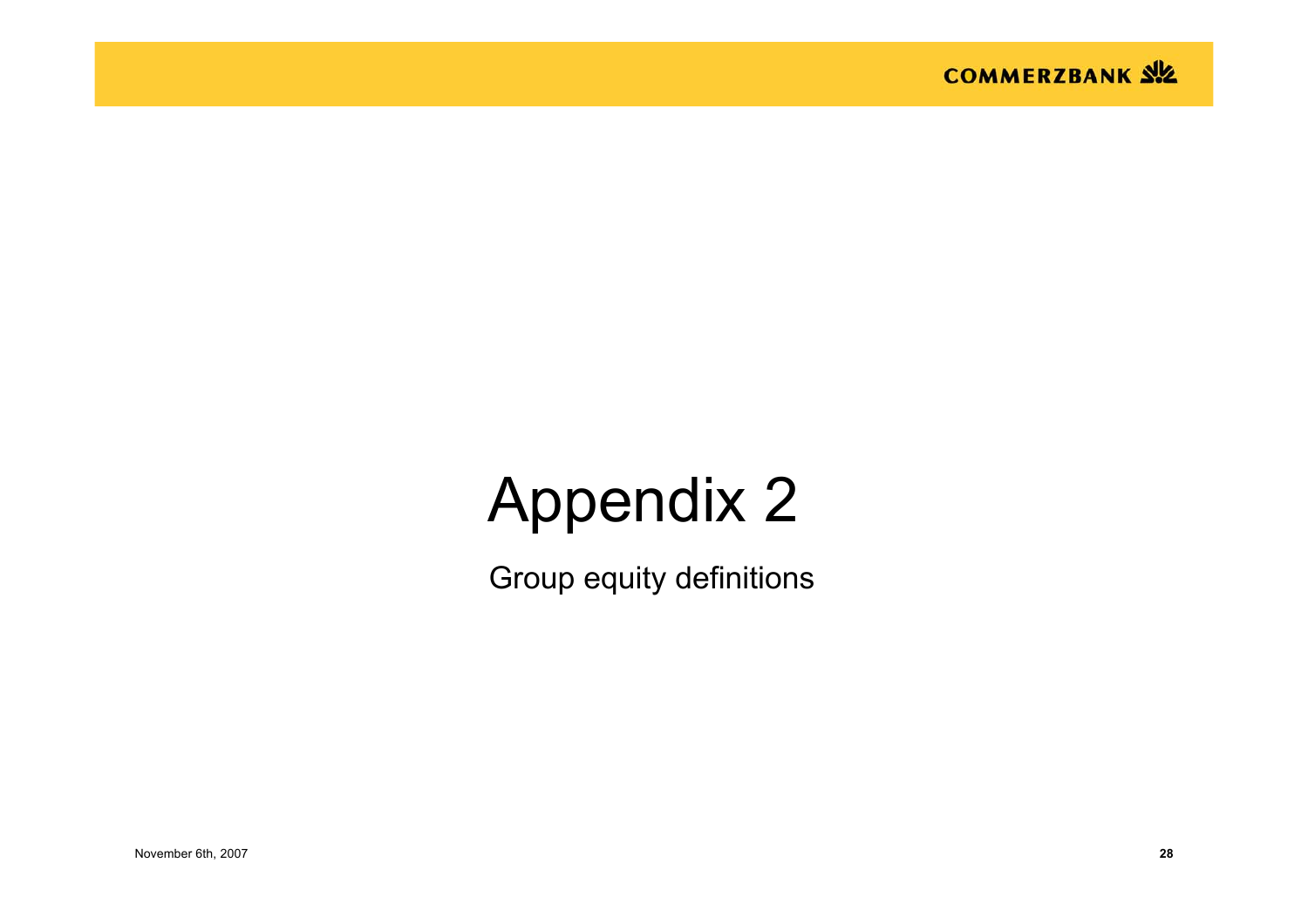# **Group equity definitions**

| <b>Reconciliation of equity definitions</b>                                                                 |                 |                     | <b>Equity basis for RoE</b>                    |
|-------------------------------------------------------------------------------------------------------------|-----------------|---------------------|------------------------------------------------|
| Equity definitions in $\epsilon$ m                                                                          | <b>Sep 2007</b> | <b>Jan-Sep 2007</b> |                                                |
| Subscribed capital                                                                                          | 1,706           | 1,707               |                                                |
| Capital reserve                                                                                             | 5,699           | 5,702               |                                                |
| Retained earnings                                                                                           | 5,124           | 5,148               |                                                |
| Reserve from currency translation                                                                           | $-59$           | $-111$              |                                                |
| <b>Investors' Capital without minorities</b>                                                                | 12,470          | 12,446              | <b>Basis for RoE on net profit</b>             |
| Minority interests (IFRS)*                                                                                  | 1,031           | 1,055               |                                                |
| <b>Investors' Capital</b>                                                                                   | 13,501          | 13,501              | <b>Basis for operating RoE and pre-tax RoE</b> |
| Change in consolidated companies; goodwill;<br>consolidated net profit minus portion of dividend;<br>others | 141             |                     |                                                |
| BIS core capital without hybrid capital                                                                     | 13,642          |                     |                                                |
| Hybrid capital                                                                                              | 3,114           |                     |                                                |
| <b>BIS Tier I capital</b>                                                                                   | 16,756          |                     |                                                |

\* excluding:

- Revaluation reserve

- Cash flow hedges

- Consolidated profit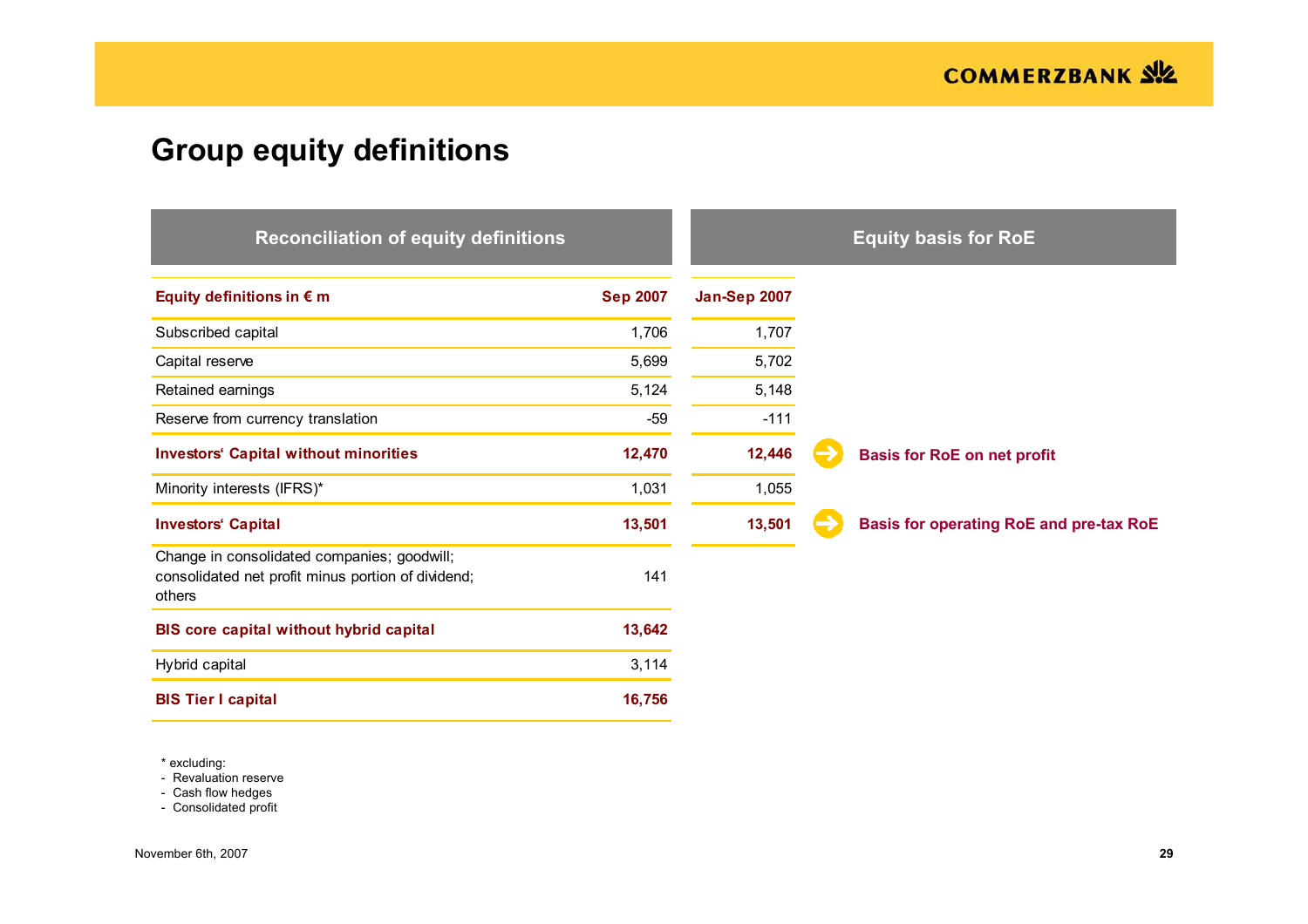## **COMMERZBANK SIZ**



### **For more information, please contact Commerzbank´s IR team:**

### **Jürgen Ackermann** (Head of IR) P: +49 69 136 22338M: juergen.ackermann@commerzbank.com

### **Sandra Büschken** (Deputy Head of IR)

P: +49 69 136 23617M: sandra.bueschken@commerzbank.com

### **Wennemar von Bodelschwingh**

November 6th, 2007 **30** P: +49 69 136 43611M: wennemar.vonbodelschwingh@commerzbank.com

### **Ute Heiserer-Jäckel**

- P: +49 69 136 41874
- M: ute.heiserer-jaeckel@commerzbank.com

#### **Simone Nuxoll**

- P: +49 69 136 45660
- M: simone.nuxoll@commerzbank.com

#### **Stefan Philippi**

- P: +49 69 136 45231
- M: stefan.philippi@commerzbank.com

### **Karsten Swoboda**

P: +49 69 136 22339

M: karsten.swoboda@commerzbank.com

#### **Andrea Flügel** (Assistant)

- P: +49 69 136 22255
- M: andrea.fluegel@commerzbank.com

### **www.ir.commerzbank.com**